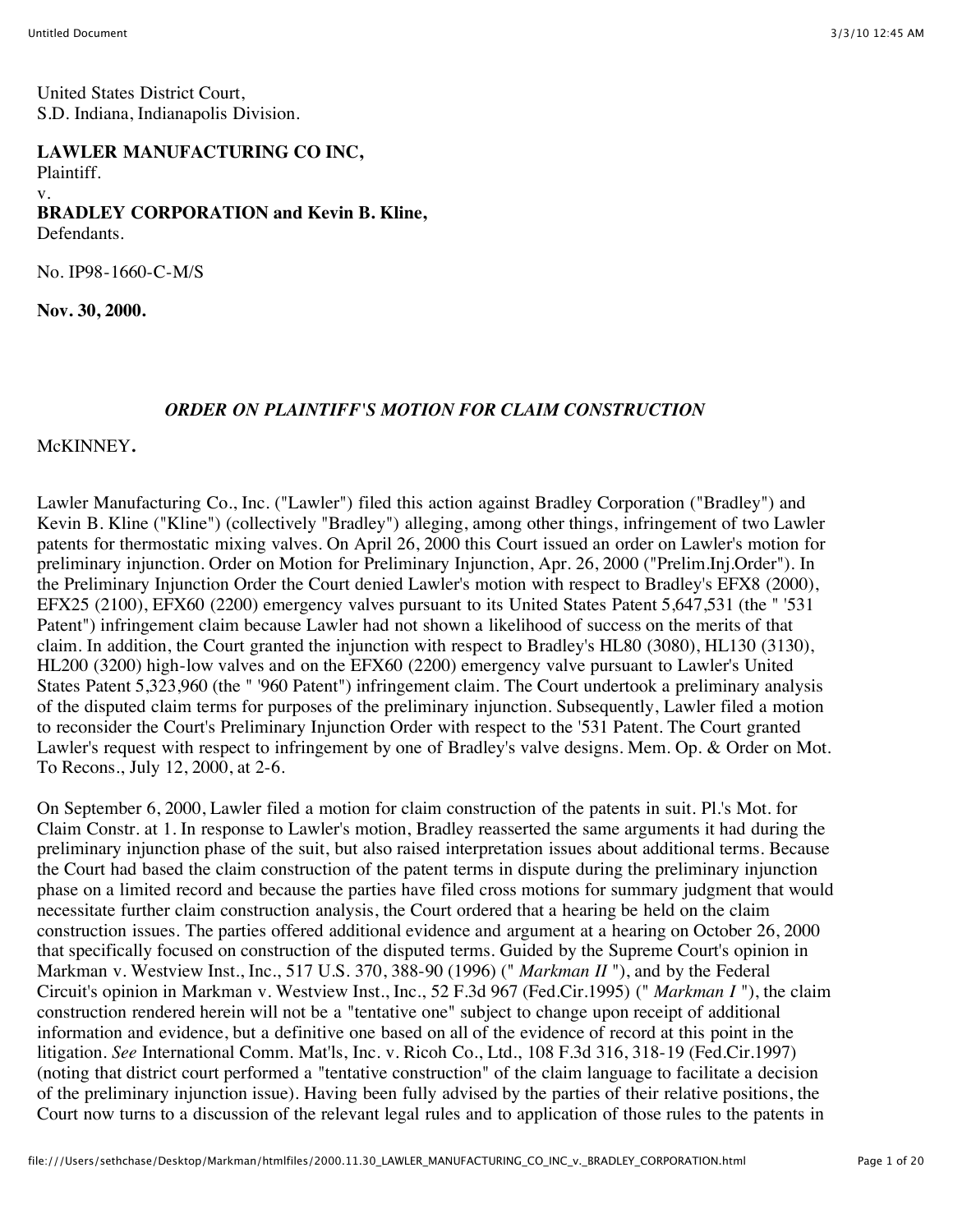dispute.

# **I.** *STANDARDS*

## **A. Claim Construction**

When construing patent claims, a court must determine the meaning of the language used before it can ascertain the scope of the claims the plaintiff alleges are being infringed. *See* Markman I, 52 F.3d at 979. In doing so, the court's interpretive focus is not the subjective intent of the parties employing a certain term, but the objective test of what one of ordinary skill in the art at the time of the invention would have understood the term to mean. *See* id. at 986. When the court undertakes its duty of construing the claims, it first must look to the intrinsic evidence: the asserted and unasserted claims, the specification, and the prosecution history. *See* Desper Prods. Inc. v. QSound Labs, Inc., 157 F.3d 1325, 1333 (Fed.Cir.1998) (citing Vitronics Corp. v. Conceptronic, Inc., 90 F.3d 1576, 1581 (Fed.Cir.1996)); Markman I, 52 F.3d at 979. Most of the time, such evidence will provide sufficient information for construing the claims. *See* Vitronics, 90 F.3d at 1583.

The patent claims should " 'particularly point out and distinctly clai[m] the subject matter which the applicant regards as his invention.' " Markman II, 517 U.S. at 373 (citing 35 U.S.C. s. 112). During claim construction, the appropriate starting point for the court's inquiry is always the words of both the asserted and unasserted claims. *See* Pitney Bowes, Inc. v. Hewlett-Packard Co., 182 F.3d 1298, 1305 (Fed.Cir.1999); Comark Comms., Inc. v. Harris Corp., 156 F.3d 1182, 1186 (Fed.Cir.1998); Vitronics, 90 F.3d at 1582; *see also* Renishaw PLC v. Marposs Societa' Per Azioni, 158 F.3d 1243, 1248 (Fed.Cir.1998). It is the claims, not the written description, that define the scope of the patent and accordingly, the patentee's rights. *See* Laitram Corp. v. NEC Corp ., 163 F.3d 1342, 1347 (Fed.Cir.1998); Markman I, 52 F.3d at 970-71. As the Federal Circuit has recently noted, "[c]ommon words, unless the context suggest otherwise, should be interpreted according to their ordinary meaning." Desper Prods., 157 F.3d at 1336 (citing York Prods., Inc. v. Central Tractor Farm & Family Ctr., 99 F.3d 1568, 1572 (Fed.Cir.1996)). *See also* Renishaw, 158 F.3d at 1249. Further, when there are several common meanings for a term, "the patent disclosure serves to point away from the improper meanings and toward the proper meaning." Renishaw, 158 F.3d at 1250. *Accord* Desper Prods., 157 F.3d at 1336 (stating that the context of the claims can be found in the specification and drawings).

A claim term will not be given a common dictionary meaning, however, if such a reading would be nonsensical in light of the patent disclosure, or specification. *See* Renishaw, 158 F.3d at 1250. Accordingly, the correct claim construction is also the one that "stays true to the claim language and most naturally aligns with the patent's description of the invention." *Id.* That description, or specification, serves an important purpose. In it, the patentee must provide a written description of the invention that would allow a person of ordinary skill in the art to make and use the invention. *See* Markman I, 52 F.3d at 979. The applicable statute requires that "[t]he specification shall contain a written description of the invention, and of the manner and process of making and using it, in such full, clear, concise, and exact terms as to enable any person skilled in the art to which it pertains ... to make and use the same...." 35 U.S.C. s. para. 112, para. 1. Thus, to discover the correct meaning of a disputed claim term, the court must refer to the specification's description of the invention.

In addition, a patentee may be his or her own lexicographer and use terms in a manner different from their ordinary meaning. *See* Vitronics, 90 F.3d at 1582. If the patentee chooses to do that, he or she must clearly state the special definition in the specification or file history of the patent. *See id.* The specification then serves as a dictionary when it defines terms, either expressly or by implication, that are used in the claims. *See id.* Therefore, it is also important to review the specification to discern whether the patentee has used a term in a way that is inconsistent with its ordinary meaning. *See id.* However, the specification should be used to clarify unclear claim terms, not to "trump the clear meaning of a claim term." Comark, 156 F.3d at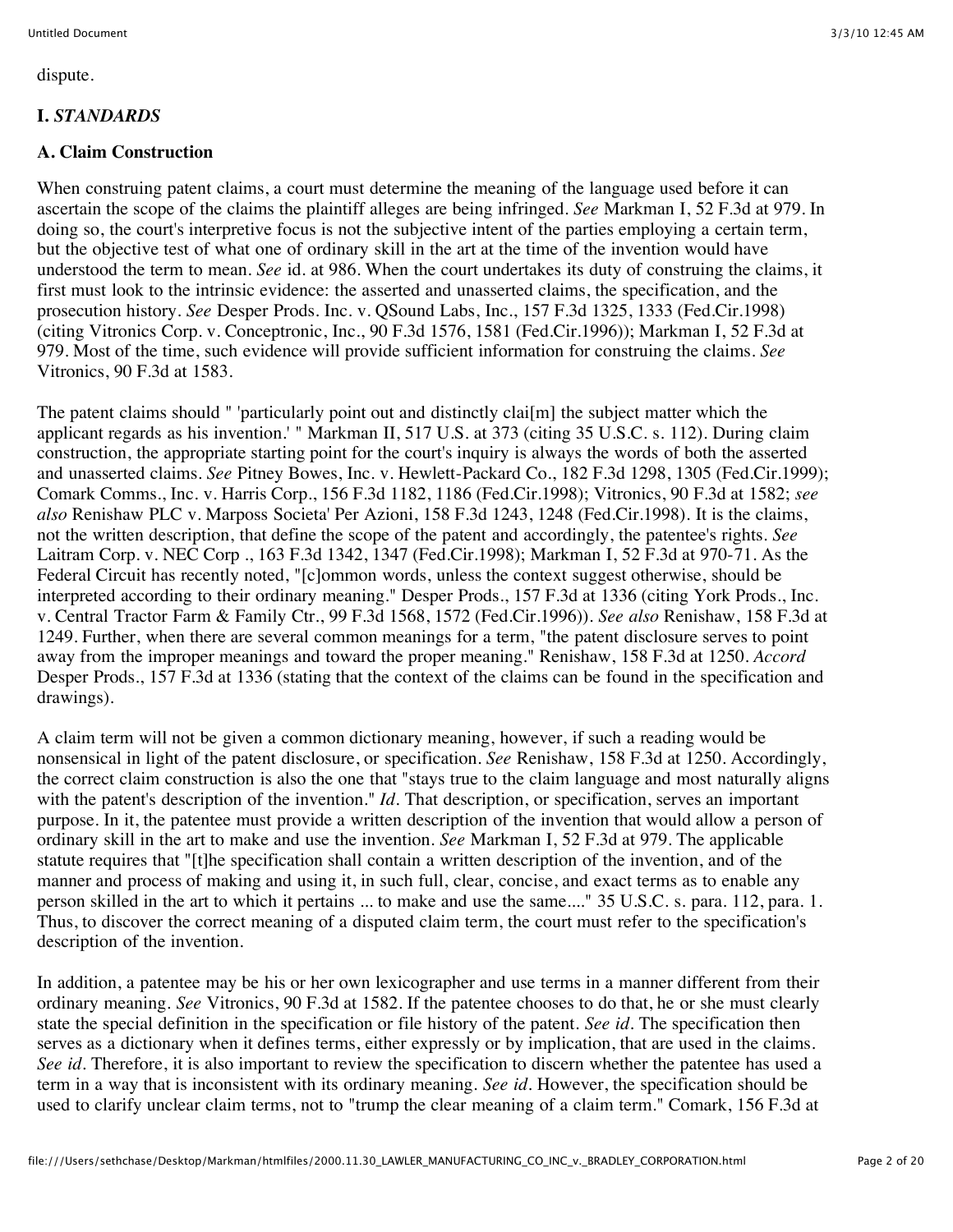1187 (citing E.I. du Pont de Nemours & Co. v. Phillips Petroleum, 849 F.2d 1430, 1433 (Fed.Cir.1988)).

Claims must be read in light of the specification. *See* Markman I, 52 F.3d at 979. However, limitations from the specification may not be read into the claims. FN1 *See* Comark, 156 F.3d at 1186; *see also* Laitram, 163 F.3d at 1347. In particular, the court should not limit the invention to the specific examples or preferred embodiment found in the specification. *See* Texas Instruments, Inc. v. United States Int'l Trade Comm'n, 805 F.2d 1558, 1563 (Fed.Cir.1986); *see also* Comark, 156 F.3d at 1186. Thus, the "repetition in the written description of a preferred aspect of a claim invention does not limit the scope of an invention that is described in the claims in different and broader terms." Laitram, 163 F.3d at 1348. *See also* Electro Med. Sys. v. Cooper Life Scis., Inc., 34 F.3d 1048, 1054 (Fed.Cir.1994).

FN1. As will be discussed further, an exception to this rule applies when the claim is written in a means- or step-plus-function format under 35 U.S.C. s. 112, para. 6.

Interpreting the meaning of a claim term "is not to be confused with adding an extraneous limitation appearing in the specification, which is improper." Laitram, 163 F.3d at 1348 (quoting Intervet Am., Inc. v. Kee Vet Lab., Inc., 887 F.2d 1050, 1053 (Fed.Cir.1989)). An extraneous limitation is a limitation added "wholly apart from any need to interpret what the patentee meant by particular words and phrases in the claim." Hoganas AB v. Dresser Indus., Inc., 9 F.3d 948, 950 (Fed.Cir.1993). *See also* Renishaw, 158 F.3d at 1249. Although there is a fine line between reading a claim in light of the specification and reading a limitation from the specification into the claim, the court must look cautiously to the specification for assistance in defining unclear terms. *See* Comark, 156 F.3d at 1186-87.

The third source of intrinsic evidence is the patent's prosecution history. *See Desper Prods.,* 156 F.3d at 1336-37; Vitronics, 90 F.3d at 1582. "Prosecution history is an important source of intrinsic evidence in interpreting claims because it is a contemporaneous exchange between the applicant and the examiner." Desper Prods., 157 F.3d at 1336-37. In a patent's prosecution history the court will find a complete record of the proceedings before the Patent and Trademark Office leading to issuance of the patent. *See* Vitronics, 90 F.3d at 1582. The prosecution history contains both express representations made by the patentee concerning the scope of the patent, as well as interpretations of claim terms that were disclaimed during the prosecution. *See* id. at 1582-83; *see also* Southwall Tech Inc. v. Cardinal IG Co., 54 F.3d 1570, 1576 (Fed.Cir.), *cert. denied,* 516 U.S. 987 (1995). Although the prosecution history is useful for understanding claim language, it "cannot enlarge, diminish, or vary the limitations in the claims." Markman I, 52 F.3d at 979 (quotations omitted).

In some cases, it may be necessary for the court to consult extrinsic evidence to aid it in construing the claim language. *See* Pitney Bowes, 182 F.3d at 1308; Vitronics, 90 F.3d at 1584. Extrinsic evidence is any evidence outside of the patent and prosecution history, "including expert and inventor testimony, dictionaries, and learned treatises." Markman I, 52 F.3d at 980. *See also* Pitney Bowes, 182 F.3d at 1308. It may be used to assist the court's understanding of the patent, or the field of technology. *See* Markman I, 52 F.3d at 980-81. However, "courts [should] not *rely* on extrinsic evidence in claim construction to contradict the meaning of claims discernible from thoughtful examination of the claims, the written description, and the prosecution history-the intrinsic evidence." Pitney Bowes, 182 F.3d at 1308 (citing Vitronics, 90 F.3d at 1583). Judges are not usually "conversant in the particular technical art involved," or capable of reading the patent specification and claims as one skilled in the art might. *See* Markman I, 52 F.3d at 986; *see also* Pitney Bowes, 182 F.3d at 1308-09. Thus, "consultation of extrinsic evidence is particularly appropriate to ensure that [the court's] understanding of the technical aspects of the patent is not entirely at variance with the understanding of one skilled in the art." Pitney Bowes, 182 F.3d at 1309. When the court relies on extrinsic evidence to assist with claim construction, and the claim is susceptible to both a broader and a narrower meaning, the narrower meaning should be chosen if it is supported by the intrinsic evidence. *See* Digital Biometrics v. Identix, 149 F.3d 1335, 1344 (Fed.Cir.1998). It is entirely proper for the court to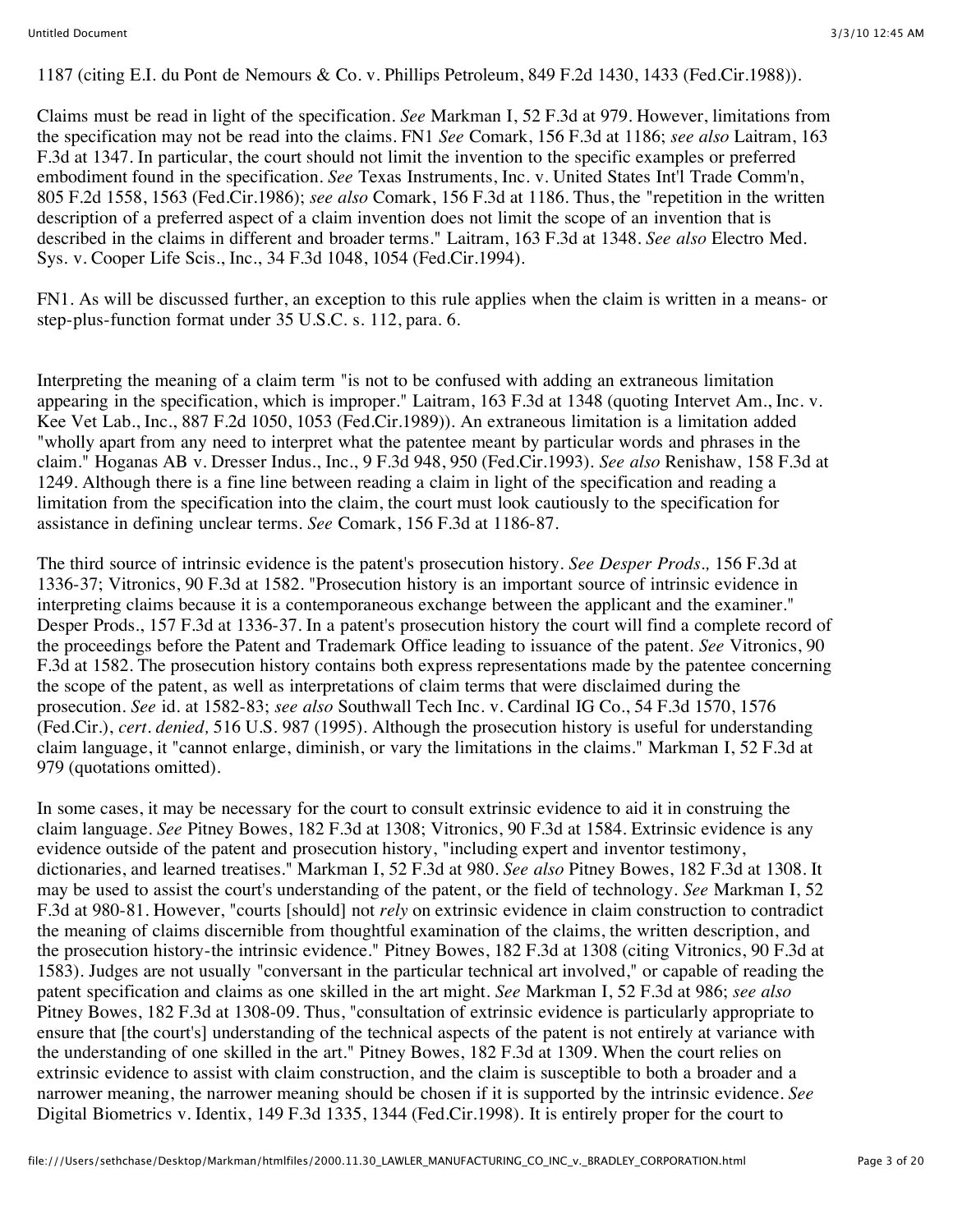accept and admit extrinsic evidence, such as an expert's testimony, to educate itself, but then base its construction solely on the intrinsic evidence. *See Mantech,* 152 F.3d at 1373.

Further, the Federal Circuit has taken special note of the use by courts of a specific type of extrinsic evidence: dictionaries. In its *Vitronics* opinion, the court explained that although technical treatises and dictionaries are extrinsic evidence, judges are free to consult these resources at any time in order to get a better understanding of the underlying technologies. 90 F.3d at 1584 n. 6. The *Vitronics* court stated that judges may rely on dictionaries when construing claim terms as long as the dictionary definition does not contradict the definition found in, or ascertained by, a reading of the patent. *Id.*

## *B.* Section 112*, para. 6*

When construing one of the claim elements in question in the '960 Patent, the Court must use special rules for construing a means-plus-function claim element. When a patentee uses such an element, he or she is subject to the following statutory provision:

[a]n element in a claim for a combination may be expressed as a means ... for performing a specified function without the recital of structure, material, or acts in support thereof, and such claim shall be construed to cover the corresponding structure, material, or acts described in the specifications and equivalents thereof.

35 U.S.C. s. 112, para. 6. *See also* Mas-Hamilton Group v. LaGard, Inc., 156 F.3d 1206, 1211 (Fed.Cir.1998).

For an element in a means-plus-function format, the "means" term "is essentially a generic reference for the corresponding structure disclosed in the specification." Chiuminatta Concrete Concepts v. Cardinal Indus., 145 F.3d 1303, 1308 (Fed.Cir.1998). *See also* Mas-Hamilton Group, 156 F.3d at 1211 (quoting Chiuminatta Concrete Concepts, 145 F.3d at 1308). By using this format, a patentee is allowed to claim a function without expressing all of the possible means of accomplishing that function. *See* O.I. Corp. v. Tekmar Co., 115 F.3d 1576, 1583 (Fed.Cir.1997). "The price that must be paid for use of that convenience is limitation of the claim to the means [or acts] specified in the written description and equivalents thereof." *Id.*

Thus, a claim expressed in means-plus-function language constitutes an exception to the rule that prohibits reading limitations from the specification into the claims. *See* Valmont Indus., Inc. v. Reinke Manuf. Co., 983 F.2d 1039, 1042 (Fed.Cir.1993). For example, when dealing with a means-plus-function claim, specific alternative structures mentioned in the specifications, and equivalents thereto, delineate the scope of the patent. *See* Mas-Hamilton Group, 156 F.3d at 1211; Serrano v. Telular Corp., 111 F.3d 1578, 1583 (Fed.Cir.1997). The alternative structures must be specifically identified, not just mentioned as possibilities, in order to be included in the patent's scope. *See* Fonar Corp. v. General Elec. Co., 107 F.3d 1543, 1551 (Fed.Cir.), *cert. denied,* 522 U.S. 908 (1997).

# **II.** *DISCUSSION*

In the present motion, Lawler seeks a definitive statement from the Court on the definitions of several terms that appear in either its '531 Patent or its '960 Patent. The Court will address the disputed terms in each patent in turn.

## **A. THE** '531 PATENT

Lawler's '531 Patent describes a "thermostatic control valve system for use in emergency shower and eyewash systems." '531 Patent, Title. The invention was developed to provide tempered water for emergency applications. '531 Patent, col. 1, *ll.* 7-8; 48-50. Several problems with prior valves were addressed with the '531 Patent valve system. Those included providing an uninterrupted stream of fluid for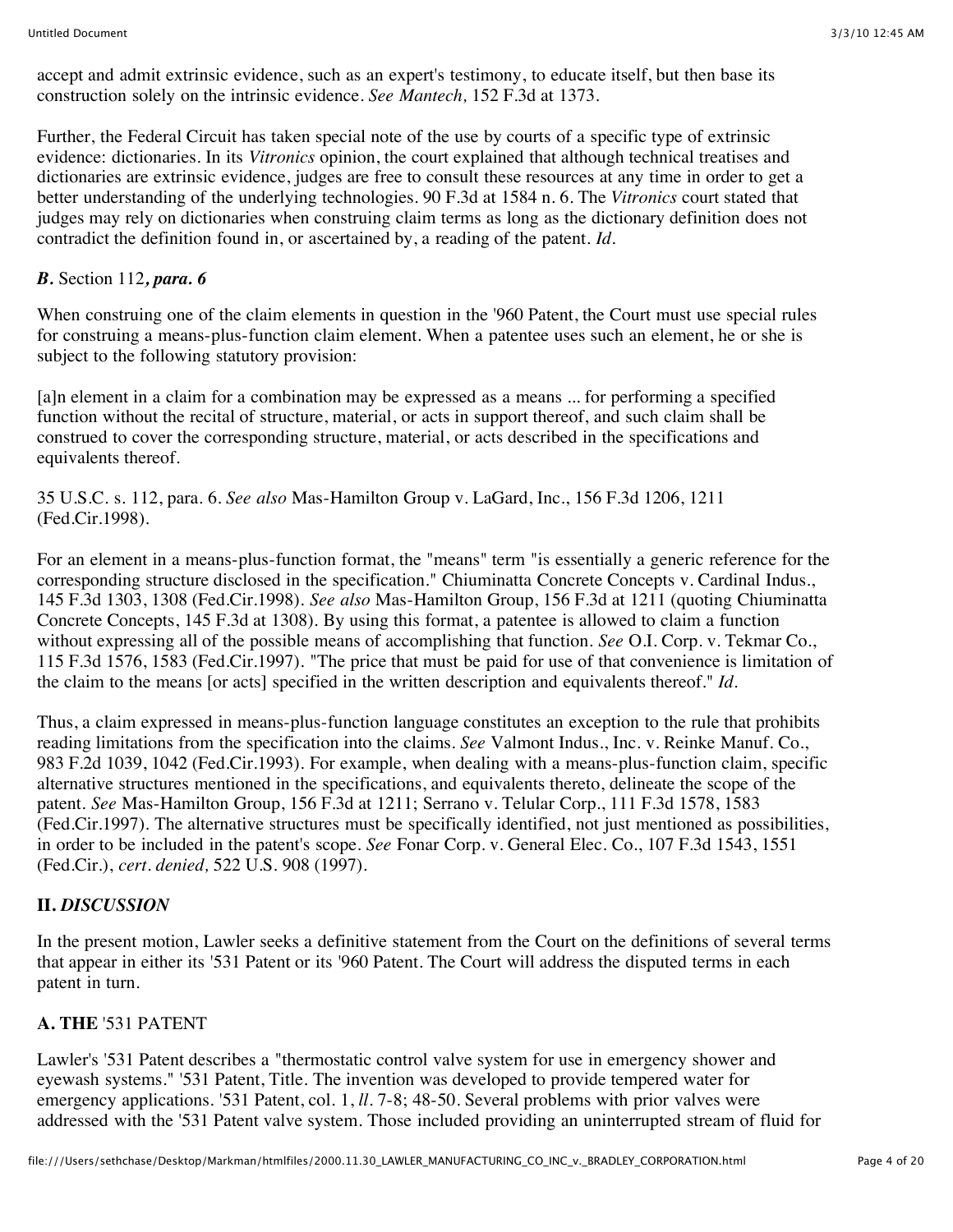a minimum time period, providing tempered water (described as a range between 65 (deg.) and 95 (deg.) F) "regardless of extreme fluctuations in the supply of hot or cold water," and accounting for failures in the supply of hot or cold water and for failure of the thermostat without putting the user in greater danger. Id. col. 1, *ll.* 55-67; id. col. 2, *ll .* 1-8. The '531 Patent invention solves the later problem by continuing to supply cold water at the desired flow rate even when the hot water fails or when the thermostat fails; therefore, if either of those failures occur the user will still be doused with fluid at the recommended flow rate. Id. col. 9, *ll.* 61-67; id. col. 10, *ll.* 1-37; id. col. 10, *ll.* 38-51. In addition, when the cold water fails, the thermostatic mixing valve will shut off the hot water supply to avoid scalding the user. Id . col. 11, 14-24.

Although the '531 Patent describes more than one valve assembly, Lawler and Bradley have focused on the terms in claim 6. Claim 6 states in full:

6. A thermostatic mixing valve comprising:

a housing defining a liquid chamber;

a thermally responsive control member disposed within said liquid chamber and having an actuator operable in response to the temperature of liquid within said liquid chamber;

a hollow valve liner defining a number of *apertures* in communication with a first source of relatively colder liquid and *defining a first bore* in communication with a second source of relatively hotter liquid, said liner *further defining a shuttle bore in fluid communication* between said liquid chamber and said number of apertures and said first bore; and

a shuttle valve disposed within said shuttle bore and operably coupled to said actuator, said shuttle valve configured to variably restrict the flow of liquid through said first bore in response to movement of said thermostat actuator without restricting the flow of liquid through said number of apertures.

Id. col. 14, *ll.* 1-19 (emphasis added). The terms in dispute include "a number of apertures," "a hollow valve liner ... defining a first bore," and "in fluid communication." These terms were also disputed by the parties at the preliminary injunction stage of the proceedings. However, at the *Markman* hearing Bradley presented no additional evidence in support of its position on the terms "a number of apertures" and "a hollow valve liner ... defining a first bore." Lawler asserts that by failing to respond to the claim construction issues it raised, Bradley has tacitly conceded those issues, therefore the Court must construe the claims as modified by Lawler. But, Bradley did not "fail to respond" to the issues Lawler raised in its motion for claim construction, Bradley just chose to rely upon the arguments it made at the preliminary injunction phase of this suit. Defs.' Resp. in Opp'n to Pl.'s Mot. for Claim Constr., at 1 & n. 1 ("Defs.' Opp'n to Claim Constr."). In addition, Bradley did present some argument at the *Markman* hearing about the phrase "in communication." Therefore, the Court must, at least briefly, revisit all the disputed terms in the '531 Patent, claim 6.

# **1.** *"A Number of Apertures"*

In the preliminary injunction pleadings, Bradley argued that claim 6 requires more than one set of cold fluid apertures. Defs.' Br. in Opp'n to Pl.'s Mot. for Prelim. Inj. at 44 ("Def.' Prelim. Inj. Opp'n Br."). In fact, Bradley argued that one set of apertures was necessarily located within the shuttle bore (the portion of the valve liner in which the shuttle valve moves, '531 Patent, col. 14, *ll.* 14-15). Defs.' Prelim. Inj. Opp'n Br. at 44 (citing Ballanco Aff. para. 8).

In contrast, Lawler argued that only one set of openings is all that claim 6 requires. Pl.'s Reply Br. in Supp. of Mot. for Prelim. Inj. at 19 ("Pl.'s Prelim. Inj. Reply Br."). Moreover, reading a requirement of two sets of openings, a set of apertures and a set of slots, into claim 6 would render claim 7 superfluous. Therefore,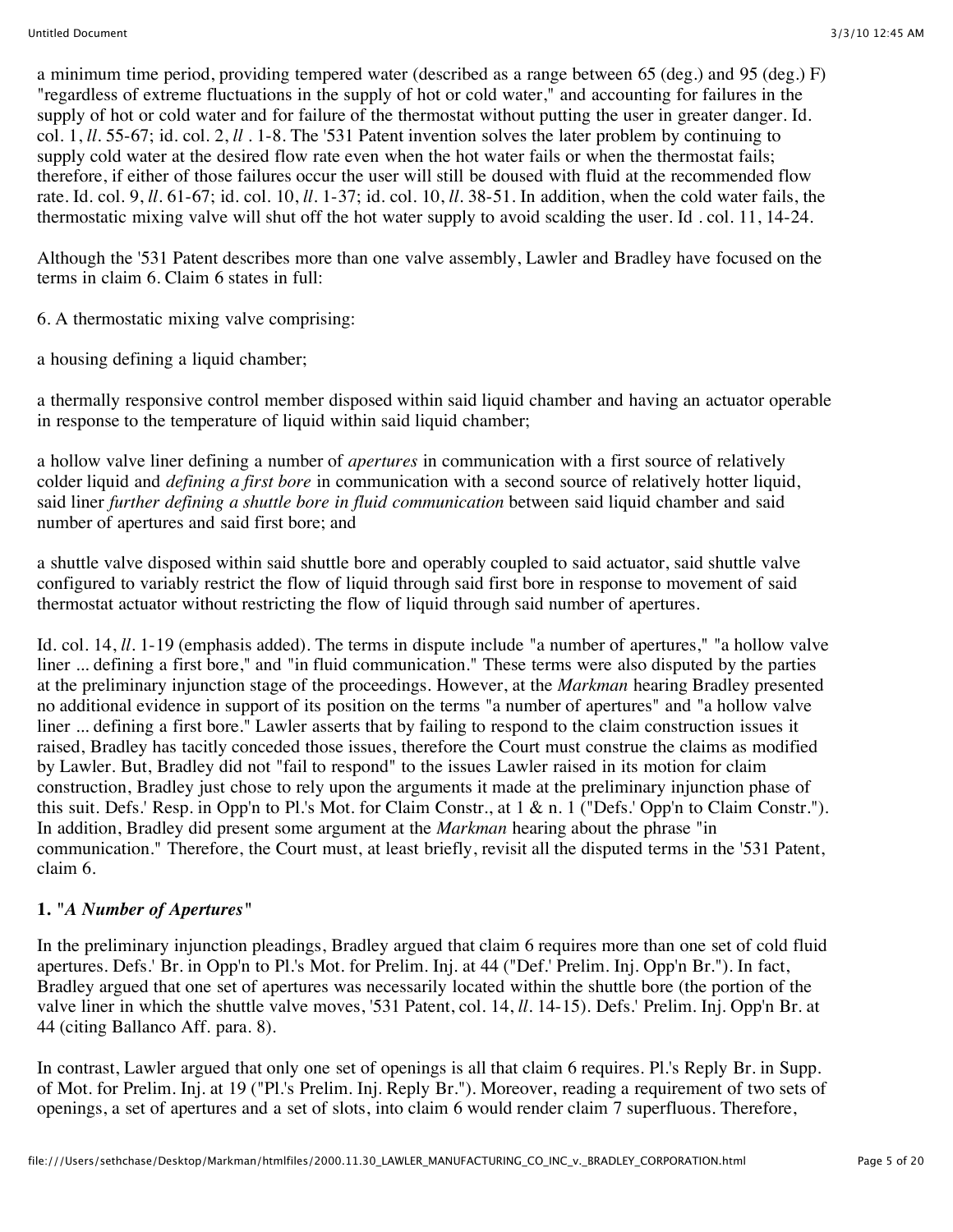Lawler argues that pursuant to the doctrine of claim differentiation, claim 6 could not require two sets of apertures. Id. at 20 (citing Laitram Corp. v. Rexnord, Inc., 939 F.2d 1533, 1538 (Fed.Cir.1991)).

The Court agrees with Lawler. There is nothing in the language of the claims or in the specification that requires more than "a number of apertures." Use of the plural form of aperture does imply that more than one aperture should be present, or implies a set of apertures, however, there is nothing that specifies that the number of aperture sets need be more than one. In addition, as Lawler points out, requiring more than one set of apertures in claim 6 would render claim 7 superfluous. Claim 7 states:

The thermostatic mixing valve of claim 6, wherein:

said valve liner defines a number of slots in communication between said first source and said shuttle bore; and

said shuttle valve is configured to variably restrict the flow of liquid through said number of slots into said shuttle bore in response to movement of said thermostat actuator.

'531 Patent, col. 14, *ll.* 20-26. Claim 7 clearly adds a requirement that the valve liner also define a number of slots between the cold liquid source and the shuttle bore. In other words, claim 7 adds a second set of apertures for the cold liquid source. If claim 6 required a second set of apertures, this portion of claim 7 would be repetitive and unnecessary.

Moreover, it appears that Bradley's argument that the specification supports a requirement that the valve described by claim 6 have at least two sets of apertures impermissibly imports a claim limitation from the description of the preferred embodiment. Bradley points to language in column 8 that describes the shuttle valve and its function of closing the cold liquid bypass slots defined by the valve liner. Id. col. 8, *ll.* 4-14. The '531 Patent goes on to describe the cold liquid apertures, also defined by the valve liner. Id. col. 9, *ll.* 20-25. *See also* id. col. 7, *ll.* 46-50 ("Cold liquid apertures 77 are formed around the outer circumference of the liner and communicate directly with the shuttle bore 74. Likewise, cold bypass slots 78 are cut into the liner 70 above the cold liquid apertures 77.") However, this is a description of the preferred embodiment described by the patent. A court will not import a limitation into a claim from the specification absent means-plus-function language. Laitram, 163 F.3d at 1348. There is no such language in claim 6, nor did Bradley argue that the claim was written such that the Court should interpret the claim using a mean-plusfunction limitation.

Therefore, the language of claim 6 itself has no requirement that the liner define a set of apertures and a set of slots. Claim 6 only requires that the valve liner define some number of apertures that communicate with the cold liquid chamber and have an orientation relative to the other parts as further described by the claim.

Bradley also appeared to argue at the preliminary injunction stage that apertures in claim 6 were limited to holes. In other words, slots were not apertures. However, the word apertures clearly means opening without limitation on shape. In addition, reading the word in the context of the claims and specification does not require that the apertures be of any particular shape, only that they are in communication with other parts of the valve assembly. For instances, at column 2, lines 53 to 57, the '531 Patent states: "The vane [sic] liner includes a plurality of cold liquid apertures circumferentially disposed around the liner. In one embodiment, the apertures serve as the primary flow path for the cold water to be mixed with incoming hot water." The description also states: "Cold liquid apertures 77 are formed around the outer circumference of the liner and communicate directly wit the shuttle bore." Id. col. 7, *ll.* 46-48. None of this language limits the shape of the apertures to holes.

In one part of the specification, the preferred aperture shape is discussed. The patent states: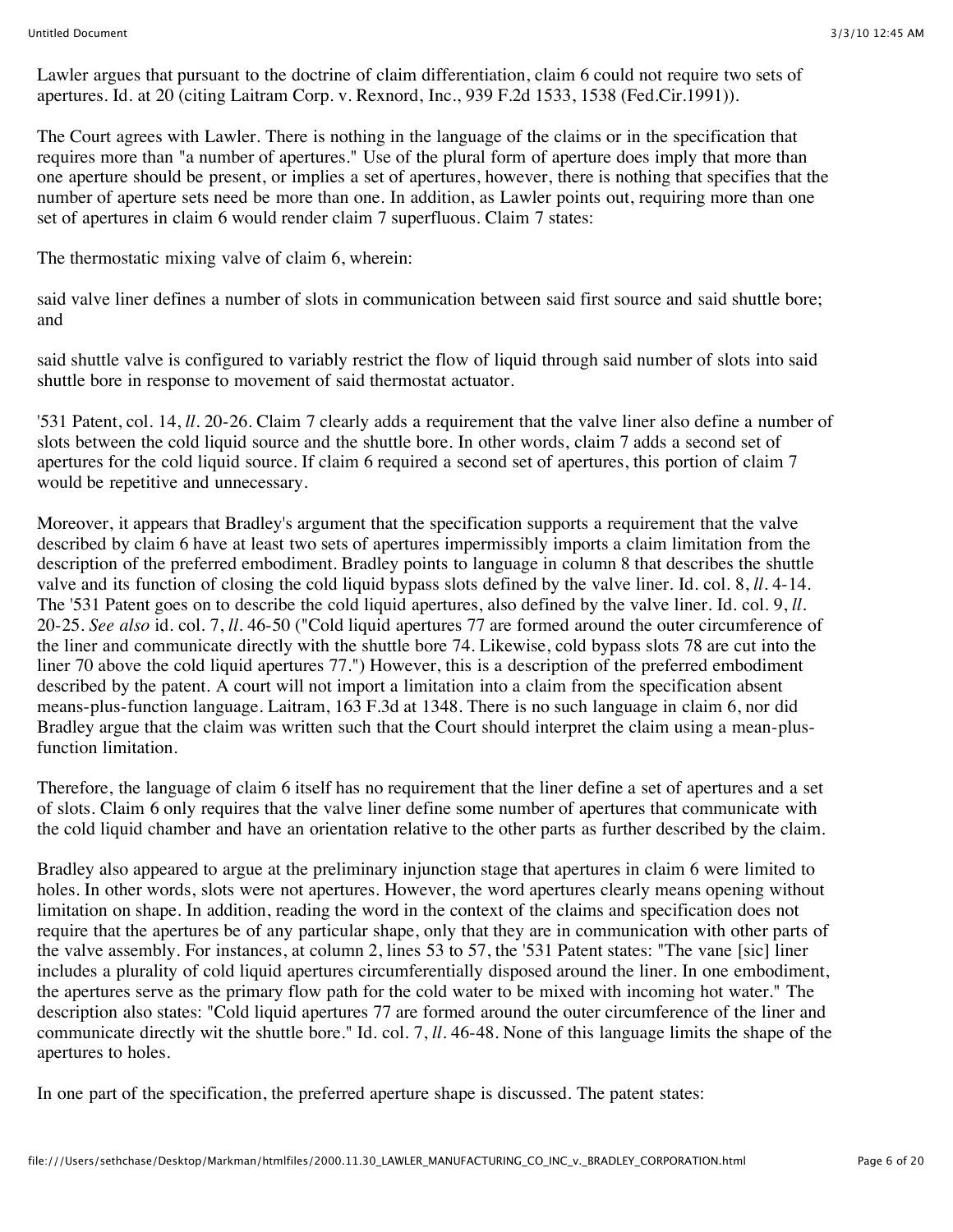Preferably, each of the valve liners 70 includes 6-8 apertures 77 uniformly distributed around the circumference of the valve liner 70. In a specific embodiment, these apertures have a diameter of about 1/8 inch to ensure adequate cold flow at all times.

Id. col. 11, *ll.* 9-13. This part of the description implies that the inventor thought that holes with an 1/8 inch diameter would best perform the function of ensuring adequate cold liquid flow. But, the description of the preferred embodiment was not meant to limit the patent claims. In addition, the patent specification uses apertures and slot interchangeably when describing an alternative embodiment of the invention. The patent states: "In one specific embodiment, only four such apertures are provided so that about two-thirds of the cold flow is provided through the bypass *apertures.* Even in this embodiment, the bypass *slots* can still be shut off by the shuttle valve." Id . col. 12, *ll.* 53-58 (emphasis added).

Finally, as discussed briefly in the Preliminary Injunction Order, the plain meaning of the term apertures is not limited to holes. Prelim. Inj. Order at 47 n. 9. Bradley's expert, Julius Balanco ("Balanco") admitted as much during the preliminary injunction hearing. Prelim. Inj. Hr'g Tr. at 572-73, Ballanco-Cross.

The Court finds that apertures in the context of the '531 Patent means openings of any shape or dimension. This definition includes, but is not limited to, holes and slots.

## **2.** *"A Hollow Valve Liner ... Defining a First Bore In Communication with a Source of Relatively Hotter Liquid"*

At the preliminary injunction hearing, Bradley argued the "in communication" language of claim 6 requires that the first bore and the source of relatively hotter liquid be adjacent. Defs.' Prelim. Inj. Opp'n Br. at 42- 43; Prelim. Inj. Hr'g Tr. at 565, Ballanco-Cross. In addition, the language requiring that the liner define a "first bore" and define a "shuttle bore" means that the first bore and the shuttle bore must be two separate bores rather than different sections of the same bore, or just a single annular interior cavity that functions as both a first bore and a shuttle bore. Defs.' Prelim. Inj. Opp'n Br. at 42; Prelim. Inj. Hr'g Tr. at 430, 433, Kline-Direct; id. at 447-48, Kline-Cross.

Lawler disagreed with Bradley's interpretation of "in communication" and with the specific requirements of a liner that defines a first bore and a shuttle bore. At the preliminary injunction hearing, Lawler argued that the phrase in communication meant the same thing as the phrase in fluid communication. Pl.'s Prelim. Inj. Reply Br. at 20-21; Prelim. Inj. Hr'g Tr. at 194, Ovens-Direct. Thus, claim 6 does not require that the first bore be adjacent to the hotter liquid source, only that the part be open to fluid flowing from the hotter liquid source. *See* Prelim. Inj. Hr'g Tr. at 194, Ovens-Direct. In addition, Lawler argued that the '531 Patent contains no restriction on the overlap of the first bore and the shuttle bore. Prelim. Inj. Prelim. Inj. Hr'g Tr. at 193, Ovens-Direct. Without such a restriction in the '531 Patent, Lawler argued, the first bore and the shuttle bore can overlap until they are both the same physical part, so long as that part has the relationships required by the remainder of the claim.

The Court finds that Bradley's definition of in communication that limits the connection of the parts such that they must be adjacent to or directly connected to one another is not supported by the plain meaning of the claim language or the specification. In common usage, communication can occur directly or indirectly, for example, by face-to-face conversation or by tape-recorded-voice-to-person. In the context of the '531 Patent, the purpose of which is to allow fluid of different temperatures to mix and be controlled to a set degree, there is no reason to limit the communication between various parts of the assembly to direct communication or connection. The important theme is allowing the fluid to flow from one area to another.

Further, the dictionary defines communication as the act of transmitting, connected to or open to. *See, e.g.,* WEBSTER'S THIRD NEW INT'L DICTIONARY 460 (Merriam-Webster Inc.1981). There is nothing in claim 6 or the other claims that limits this definition of communication to a more narrow one requiring that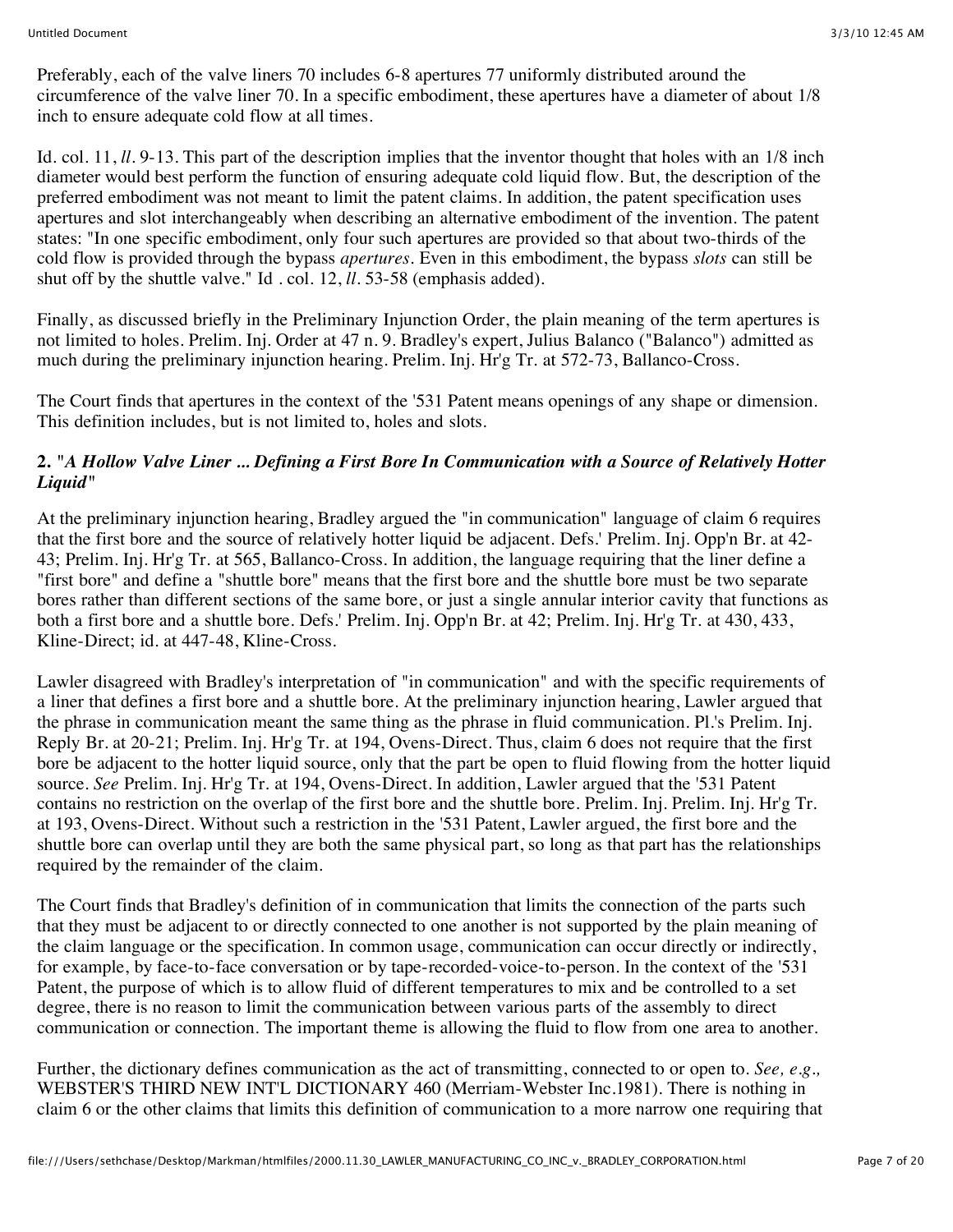the parts be "directly open to" or "directly connected to" any other part. The patent specification further supports this finding. The '531 Patent states: "The hot liquid bore opens into the hot liquid chamber so that liquid can be communicated through the bore and up through the shuttle bore of the valve liner." '531 Patent, col. 7, *ll.* 63-67. In the specific embodiment pictured, it appears that the inventor intended that the first bore be directly open into the hot liquid chamber. However, the description of the hot liquid bore suggests that the bore need only be open to the hot liquid chamber such that liquid can move, or be communicated, from the hot liquid chamber into the first bore and from there to the shuttle bore and the mixing chamber. There is no language that limits the shape of the opening from the hot liquid chamber to the area called the first bore, only that the first bore be open to the receipt of hot liquid from the hot liquid chamber.

The Court finds that in communication within the context of the '531 Patent means open to or connected to without limitation on proximity or limitation on the mode of connection.

Furthermore, the Court finds that claim 6 is not limited to valve assemblies that have two distinct bores, a first bore and a shuttle bore; claim 6 is broad enough to encompass a liner that defines a single bore that both communicates with the hot liquid source and is the bore in which the shuttle valve moves. The language of claim 6 that describes the liner also describes the first bore, the shuttle bore and the relationship of those bores to each other and to other parts of the liner. Specifically, claim 6 states: "a hollow valve liner defining a number of apertures ... and defining a first bore ... said liner further defining a shuttle bore...." '531 Patent, col. 14, *ll.* 7-13. Whether claim 6 calls for the first bore and the shuttle bore to be two distinct bores appears to turn on the meaning of the word "further" in the context of the patent. Neither party discussed the meaning of this term. However, the common meaning is in addition or also. "In addition" could connote multiple parts, such as "one after the other." But, claim 6 does not distinctly require multiple parts. The claim only requires a liner that defines a number of apertures and two bores that have specific relationships to each other. The specification does not provide otherwise.

However, there is a difficulty in saying definitively that further means in addition or also and not "one after the other" because the language earlier in the claim used the connector "and" rather than "further." Arguably, the difference is relevant because there was no need to use "further" when "and" would have conveyed "also" as it did earlier in the same claim. Faced with this uncertainty, the Court will look to the extrinsic evidence to help clarify this aspect of claim 6.

The extrinsic evidence supports an interpretation of claim 6 that allows for the first bore and the shuttle bore to overlap. Lawler's expert, Dr. William Ovens ("Dr.Ovens"), specifically stated that the two sections of the liner could overlap because there was no restriction or limitation in the patent that would prohibit such an arrangement. Prelim. Inj. Hr'g Tr. at 193, Ovens-Direct. In addition, Bradley's expert apparently agreed that the patent did not preclude a liner in which a single bore defined both the first bore and the shuttle bore. Id. at 574-76, Ballanco-Cross. In fact, Ballanco testified that faced with the ambiguity in the claim, he issued his opinion on infringement based on either interpretation of claim 6: one that allowed for a single bore and one that required two distinct bores. Id. at 576.

In the context of the '531 Patent and in light of the testimony by both experts, the Court finds that there is no limitation that the first bore and the shuttle bore be distinct bores; the bores may overlap or be a single bore so long as the bores have the relationships required by the remainder of claim 6.

#### **3.** *"In Fluid Communication"*

After the preliminary injunction hearing, the Court undertook a claim construction analysis of the phrase in fluid communication. Prelim. Inj. Order at 48-49. In addition, the Court clarified its definition for the phrase in its Memorandum Opinion and Order on Motion to Reconsider ("Reconsideration Order"). Mem. Op. & Order on Mot. to Recons. at 5 ("Recons.Order"). The Court found that the phrase in fluid communication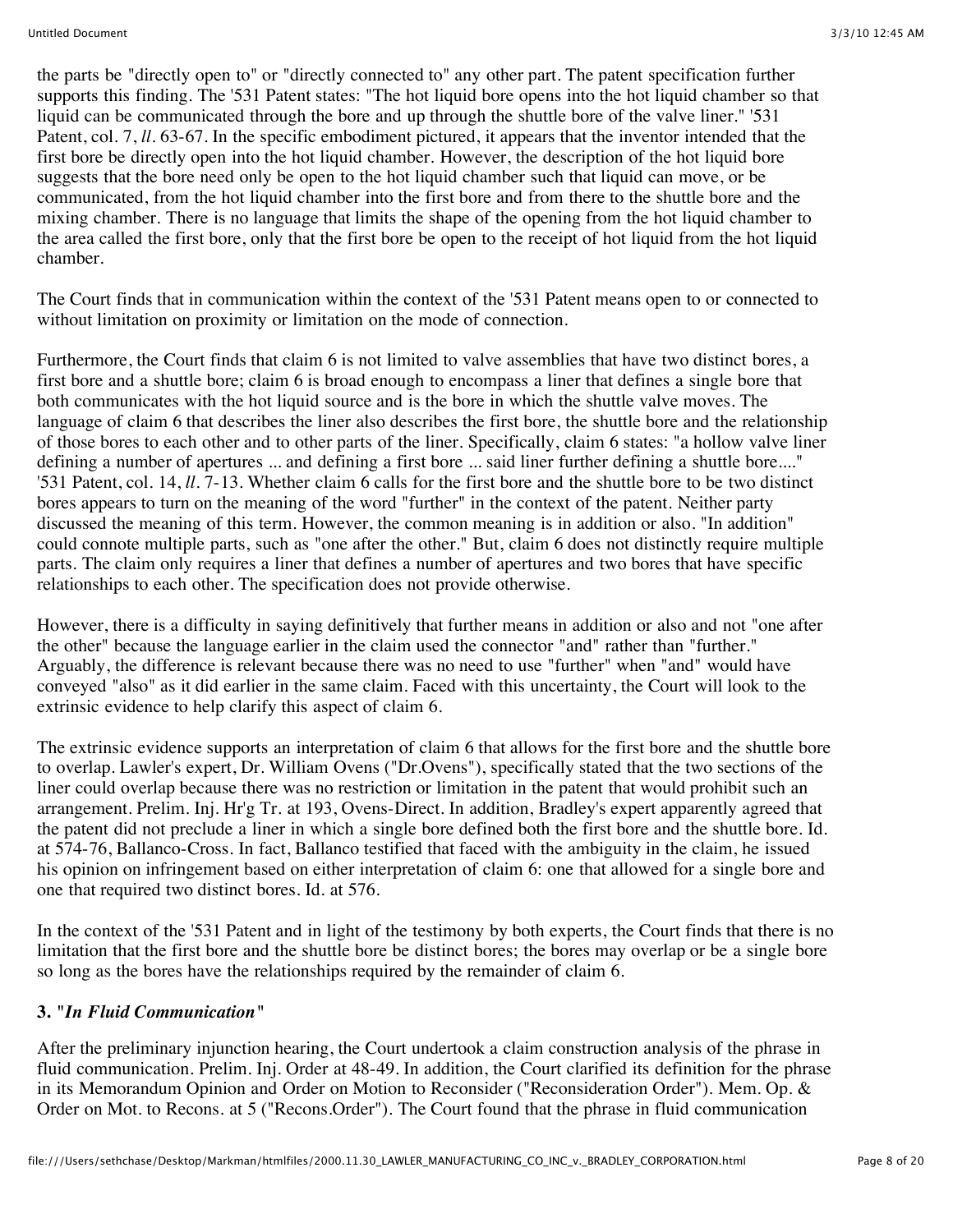means "that the parts so delineated communicate through fluid flow; the fluid flowing past one part also flows past the other." Id. at 5.

Lawler asserted in its brief supporting the instant motion that the Court interpreted correctly the phrase in fluid communication. Id. at 5. However, at the *Markman* hearing Lawler reasserted the view that it asserted at the preliminary injunction hearing: in fluid communication means that there is free movement of fluid from one place to another or an open pathway for fluid. In other words, Lawler argues that in fluid communication means an open unimpeded pathway through which fluid may flow, absent external influences. Pls.' Br. in Supp. of Mot. for Claim Constr. at 5-6. In addition, in arguing the claim construction motion, Lawler called the Court's attention to the Federal Circuit's holding in *A.B. Dick Co. v. Burroughs Corp.:*

It is fundamental that one cannot avoid infringement merely by adding elements if each element recited in the claims is found in the accused device. For example, a pencil structurally infringing a patent claim would not become noninfringing when incorporated into a complex machine that limits or controls what the pencil can write. Neither would infringement be negated simply because the patentee failed to contemplate use of the pencil in that environment.

713 F.2d 700, 703 (Fed.Cir.1983), *cert. denied,* 464 U.S. 1042 (1984) (citations omitted). Furthermore, during the *Markman* hearing Lawler admonished that when it construes the claims the Court must keep its focus on the structure of the device as described by claim 6 rather than on the manner in which it works in the environment. *See* Pls.' Br. in Supp. of Mot. on Claim Constr. at 8. Apparently Lawler was under the impression that the Court had construed the phrase in fluid communication with reference to the way the valve works with the addition of a check valve.

In contrast, at the *Markman* hearing, Bradley asserted that it agreed with the Court's interpretation of the phrase in fluid communication from the preliminary injunction proceedings and objected to Lawler's renewed argument as an attempt to seek reconsideration of the Court's preliminary injunction ruling on infringement. The Court agrees with Bradley and finds Lawler's argument directed mainly toward an infringement analysis, which is not the purpose of the present motion. However, given that Lawler has presented additional evidence that the definition of in fluid communication is an open unimpeded pathway through which fluid may flow, absent external influences, the Court will briefly reexamine the intrinsic evidence of the meaning of that phrase.

The Court has already determined that the phrase in communication means open to or connected to without limitation on proximity or limitation on mode of connection. The phrase in fluid communication is used once in the claim language itself and approximately five times, with some modifications, in the remainder of the patent. Specifically, the claim language states: "said liner further defining a shuttle bore in fluid communication between said liquid chamber and said number of apertures and said first bore...." '531 Patent, col. 14, *ll.* 10-13. Because the word fluid modifies communication in the claim, it is logical to conclude that in fluid communication and in communication mean different things. In other words, the word fluid is a limitation on the proximity of the named parts or the mode of connection between the named parts.

In the context of the '531 Patent invention, which is a device that will control the flow and temperature output from hot and cold fluid sources such that it can be used for emergency shower and eyewash systems, in fluid communication apparently means that fluid makes a connection between the named parts or areas of the valve assembly. In other words, fluid is the mode of connection between areas of the valve. This definition is in concert with the use of the phrase in fluid communication in the specification as well.

The specification states that "[t]he thermostatic vanes [sic] each include a valve liner component that is in fluid communication with the cold liquid chamber of the valve body." '531 Patent, col. 2, *ll.* 51-53. Thus, fluid makes a connection between the valve liner component and the cold liquid chamber of the valve body.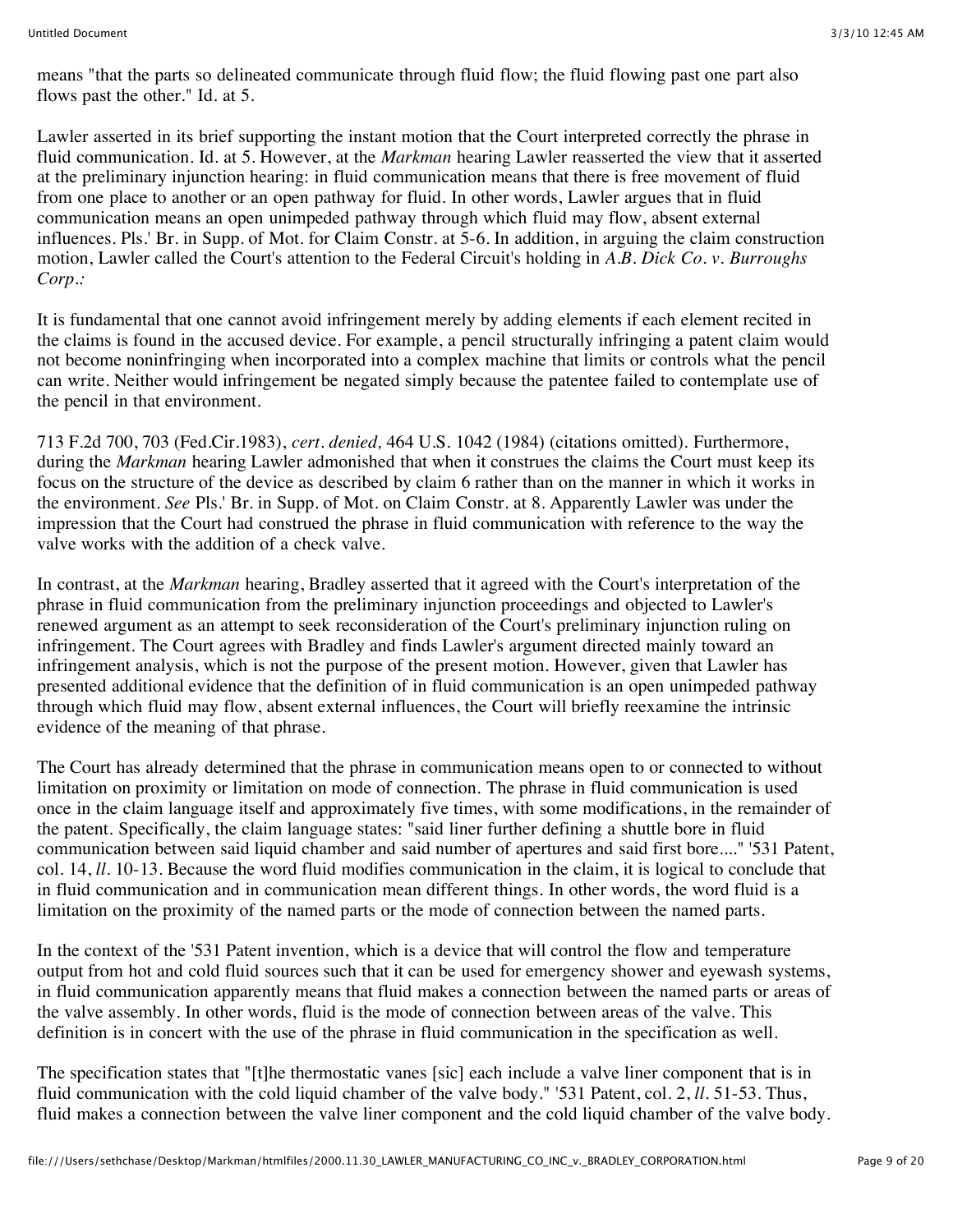It is important to the invention that this be the case because the object of the invention is for the valve assembly to control the temperature and flow of the liquid at the outlet by initially mixing cold and hot liquids within the hollow valve liner. The patent specifically states that the hot and cold liquids are at least initially mixed within the part of the hollow valve liner designated as the shuttle bore. Id. col. 2, *ll.* 59-61.

In addition, the specification states that "the cold liquid inlet 33 communicates with a cold liquid chamber 46 that extends between and in fluid communication with the two valve bores 42, 43." Id. col. 6, *ll.* 7-10. In the specific embodiment described by this sentence, there are two separate thermostatic valves enclosed in a single valve housing. The patent teaches that it is important "that the hot liquid chamber 45 and cold liquid chamber 46 [of the valve assembly] surround all of the thermostatic valves 50 disposed within corresponding valve bores, such as bores 42, 43, so that the hot and cold liquid, such as water, can be provided evenly and equally to all of the thermostatic valves." Id. col. 6, *ll.* 15-20. Thus, the cold fluid must make a connection with the valve bores so that the invention can provide tempered water at the outlets, or in the case of failure of the thermostat or the hot water source, provide cold water at the specified flow rate. Likewise, the specification states that an important safety feature of the invention "is embodied in the multiple thermostatic valves housed within a common valve body in mutual fluid communication with the hot and cold liquid inlets and the mixed liquid outlets." Id. col. 3, *ll.* 43-48. It is clear that fluid provides the connection between the thermostatic valves, the hot and cold inlets, and the mixed liquid outlets in the valve assembly and is the basis upon which the invention ensures continuous delivery of tempered water. *See* id. col. 3, *ll.* 48-50.

Based on this analysis, the Court finds that it must modify slightly its prior definition of in fluid communication. In the context of the '531 Patent, in fluid communication means that fluid makes the connection between the parts and areas specified, or that the parts so delineated are connected by fluid.

#### **B. THE** '960 PATENT

The '960 Patent describes a thermostatic mixing valve that provides quick responses to temperature changes over a wide range of flow rates, including low flow rates. '960 Patent, col. 1, *ll.* 46-60. The parties' dispute at both the preliminary injunction hearing and the *Markman* hearing centered around the language of claim 1. Claim 1 reads in full:

1. A thermostatic control valve assembly for mixing a hot fluid and a cold fluid for discharge at a controlled temperature, the valve assembly comprising:

a valve housing having a fluid outlet and separate hot and cold fluid inlets;

said valve housing including a mixing chamber in fluid communication with said outlet;

*flow control valve means,* fluidly coupled with said hot and cold fluid inlets and said mixing chamber, for controllably mixing hot and cold fluid received through said hot fluid inlet and said cold fluid inlet, respectively, and supplying the mixed fluid to said mixing chamber; and

*a multiple response thermostat disposed within* said mixing chamber between said outlet and said flow control valve means, said multiple response thermostat including a first thermostat portion having a first response rate and a second thermostat portion having a second faster response rate, said first thermostat portion being connected *in series* with *said second thermostat portion and said second thermostat portion being operably connected* to said flow control valve means.

*Id.* col. 9, *ll.* 22-44 (emphasis added). The Court addressed two of the disputed terms at the preliminary injunction phase of this suit, "a multiple response thermostat," and "in series." Prelim. Inj. Order at 31-37. Bradley did not offer additional evidence or argument about the interpretation of those phrases, relying upon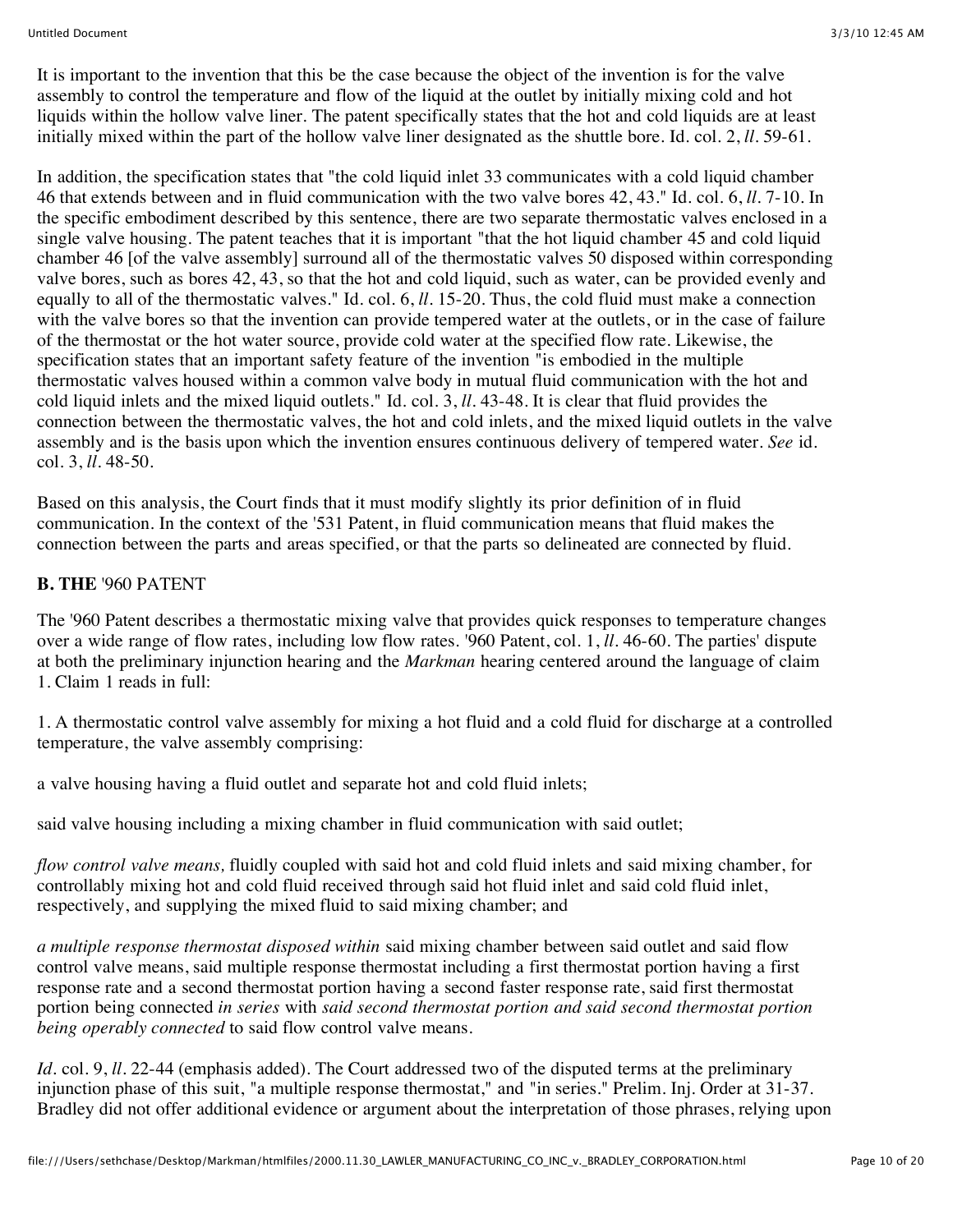the record from the preliminary injunction proceedings. However, Bradley did raise new issues regarding other terms in claim 1 of the ' 960 Patent. Those terms include, "flow control valve means," "disposed within," and "operably connected ." The Court will address briefly the terms construed during the preliminary injunction phase of the suit, then address each newly disputed term in turn.

## **1.** *"A Multiple Response Thermostat" and "In Series"*

During the preliminary injunction proceedings Bradley argued that a multiple response thermostat must have more than one segmented coil. Defs.' Prelim. Inj. Opp'n Br. at 31; Prelim. Inj. Hr'g Tr. at 32, Defs.' Opening Statement. Further, thermostat portions would be connected in series if they were connected with the end of one to the beginning of the other, regardless of their orientation relative to the length of the thermostat or the length of the mixing chamber. Prelim. Inj. Hr'g Tr. at 603-04, Ballanco-Cross. In contrast, Lawler argued that a multiple response thermostat is not limited to one with segmented coils; it must have a first portion and a second portion, having a first and second response rate respectively, such that the portions run the length of the thermostat. Pl.'s Prelim Inj. Br. at 47; Prelim. Inj. Tr. at 240, Oven Redirect; id. at 650-51, Pl.'s Closing Statement. Neither party offered evidence that the inventor limited the definition for the terms during prosecution of the patent, and the Court found none in its review of the prosecution history pursuant to the instant motion.

After reviewing the patent claims, the specification and the prosecution history, the Court finds no reason to deviate from the definitions for these terms that it determined at the preliminary injunction phase of these proceedings. First, the plain language of claim 1 does not specifically describe a thermostat that uses thermal coils. It merely describes two portions, with two response rates, arranged in series. '960 Patent, col. 9, *ll.* 37- 42. The specification describes the multiple response thermostat as one that would have a tailored response rate. Id. col. 6, *ll.* 41-44. Moreover, the specification states that the pictured thermostat is a "variation of the thermal coil variety.... Also contemplated, however, are other segmented thermostats." Id. col. 6, *ll.* 56-63. The Court cannot find any reason in the purpose of the multiple response thermostat to limit the portions to thermostats of the thermal coil variety. As discussed in the specification, the thermostat described should be tailored to meet the desired operational characteristics of the thermostatic control valve. Therefore, it appears that the valve designer may choose any type of thermostats, arranged as described in claim 1, to create the result he or she desires.

Finally, pursuant to the doctrine of claim differentiation, dependant claim 2 seems to suggest that claim 1 does not require that the multiple response thermostat have thermal coils. Claim 2 states: "The thermostatic control valve assembly of claim 1, wherein said multiple response thermostat includes a thermal coil containing first and second volumes of temperature sensitive fluid corresponding to said first and second response rates, respectively." Id. col. 9, *ll.* 45-49. Under the doctrine of claim differentiation, different words or phrases used in separate claims are presumed to indicate that the claims have different meanings and scope. *See* Comark Comm. Inc. v. Harris Corp., 156 F.3d 1182, 1187 (Fed.Cir.1998). Therefore, limitations in dependant claims generally are not read into the independent claims upon which they depend. *See* Karlin Tech. Inc. v. Surgical Dynamics, Inc., 177 F.3d 968, 971-72 (Fed.Cir.1999). In the '960 Patent, claim 2 clearly adds thermal coils to the thermostat of the invention described in claim 1. This finding, taken together with the plain meaning of the claim language itself and the context given by the specification, leads to a conclusion that a multiple response thermostat need not have thermal coils.

The Court finds that a multiple response thermostat as described in claim 1 must have two segments or portions, with different response rates. The two portions must be connected in series and the portion with the faster response rate must be operably connected to the flow control valve means. The thermostat portions need not have thermal coils.

Turning now to the meaning of the phrase "in series," the Court is convinced that the '960 Patent requires that the thermostat portions be oriented in a chain such that one portion comes in contact with the fluid in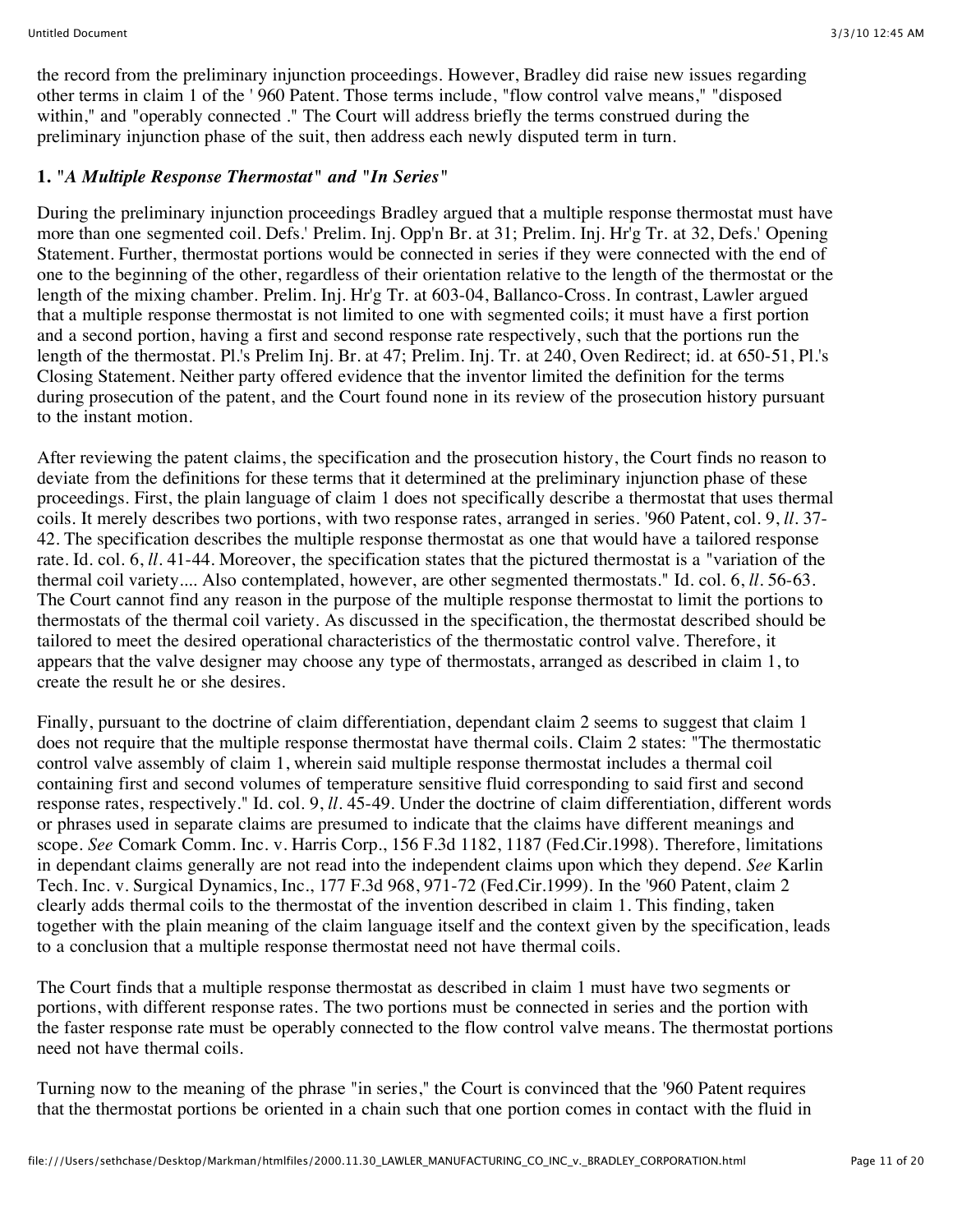the mixing chamber at a different time than the other. The plain meaning of "in series" is a chain of objects, one after the other. *Accord* AMERICAN HERITAGE DICTIONARY (3333333d Ed. SoftKey Int'l Inc.1994). Such a definition is consistent with the context of the '960 Patent. The '960 Patent invention is designed to provide quick temperature control over a wide range of flow rates. Id. col. 1, *ll.* 51-60; id. col 2, *ll.* 45-46. In large part, it is the thermostat design that allows the valve to achieve that objective. The specification reads:

Generally, thermostat 140 includes a first thermostat portion 142 connected in series with a second thermostat portion 143. Thermostat portion 143 has a faster response but smaller travel than portion 142 to provide immediate, accurate control nearest the discharge of flow control valve 114, where at low flows the hot and cold fluids may not be fully mixed. Conversely, thermostat portion 142 has a slower response but greater travel than portion 143 to provide subsequent control way [sic] from the discharge of flow control valve 114, where the hot and cold fluids are more fully mixed.

Id. col. 6, *ll.* 45-55. The design described here requires that the mixed fluid contact the different portions of the multiple response thermostat at different times to achieve the purpose of the invention. In addition, the specification provides that the thermostat depicted in the preferred embodiment "is designed to expand or contract along the axis defined by the push rod in response to a change in the temperature surrounding the thermostat." Id. col. 6, *ll.* 57-60. Again, this description highlights that the important orientation for the thermostat portions is along the axis defined by the push rod, or along the length of the thermostat itself.

The Court finds that the phrase "in series" requires that the thermostat portions be arranged in a chain or sequentially such that one portion comes in contact with fluid in the mixing chamber at a different time than the other.

#### **2.** *"Flow Control Valve Means"*

The parties agree that claim 1 uses means-plus-function language to describe the operation of the flow control valve means component of the '960 Patent invention. *See* Defs.' Opp'n to Claim Constr. at 5-6; Pl.'s Reply in Supp. of Mot. for Claim Constr. at 9 ("Pl.'s Reply on Claim Constr."). Likewise, the parties agree that the flow control valve means is the liner and piston of the thermostatic mixing valve. *See* Defs.' Opp'n to Claim Constr. at 7; Pl.'s Reply on Claim Constr. at 9. However, Bradley argues that the claim and the specification limit the invention to one that has non-linear response characteristics. Defs.' Opp'n to Claim Constr. at 8. In addition, Bradley argues that the '960 Patent specification requires that the flow control valve means control the flow of both the hot and the cold fluid. Id. at 7, 11. Bradley cites Wang Labs., Inc. v. America Online, Inc., 197 F.3d 1377 (Fed.Cir.1999) and 35 U.S.C. s. 112 para. 1 for the proposition that Lawler has limited itself to the structures disclosed in the patent specification. *Id.* at 10-11. Further, because the only structure disclosed in the specification for the flow control valve means calls for the liner and piston to control both the hot and cold water flow and to have orifices configured to provide non-linear flow, those are limitations that must be construed into the patent claims. *See id.* at 8, 10-11.

Conversely, Lawler argues that the specification describes the use of liner orifices whose geometry can provide either linear or non-linear flow. Pl.'s Reply on Claim Constr. at 10-14. Lawler asserts that at least one preferred embodiment disclosed in the '960 Patent describes a valve with linear flow characteristics. Id. at 10. Therefore, because claim interpretation only rarely can exclude a patentee's preferred embodiment, Bradley's argument must fail. Id. at 12 (citing *Gentry Gallery,* 134 F.3d at 1477). Lawler also distinguishes between claim 1 and claim 6 and its dependent claims. Claim 6 and its dependant claims were disallowed by the patent examiner until they were distinguished from claim 1 by adding language about non-linear flow characteristics. *Id.* at 13-14. Furthermore, Lawler asserts that the specification does not require that the liner and piston control the flow of both the hot and cold fluids. *Id.* at 9-10. Rather, claim 1 and the specification call for the flow control valve means, the liner and piston, to controllably mix the hot and cold fluid received through the hot and cold fluid inlets and to provide mixed fluid to the mixing chamber. *Id.* at 10.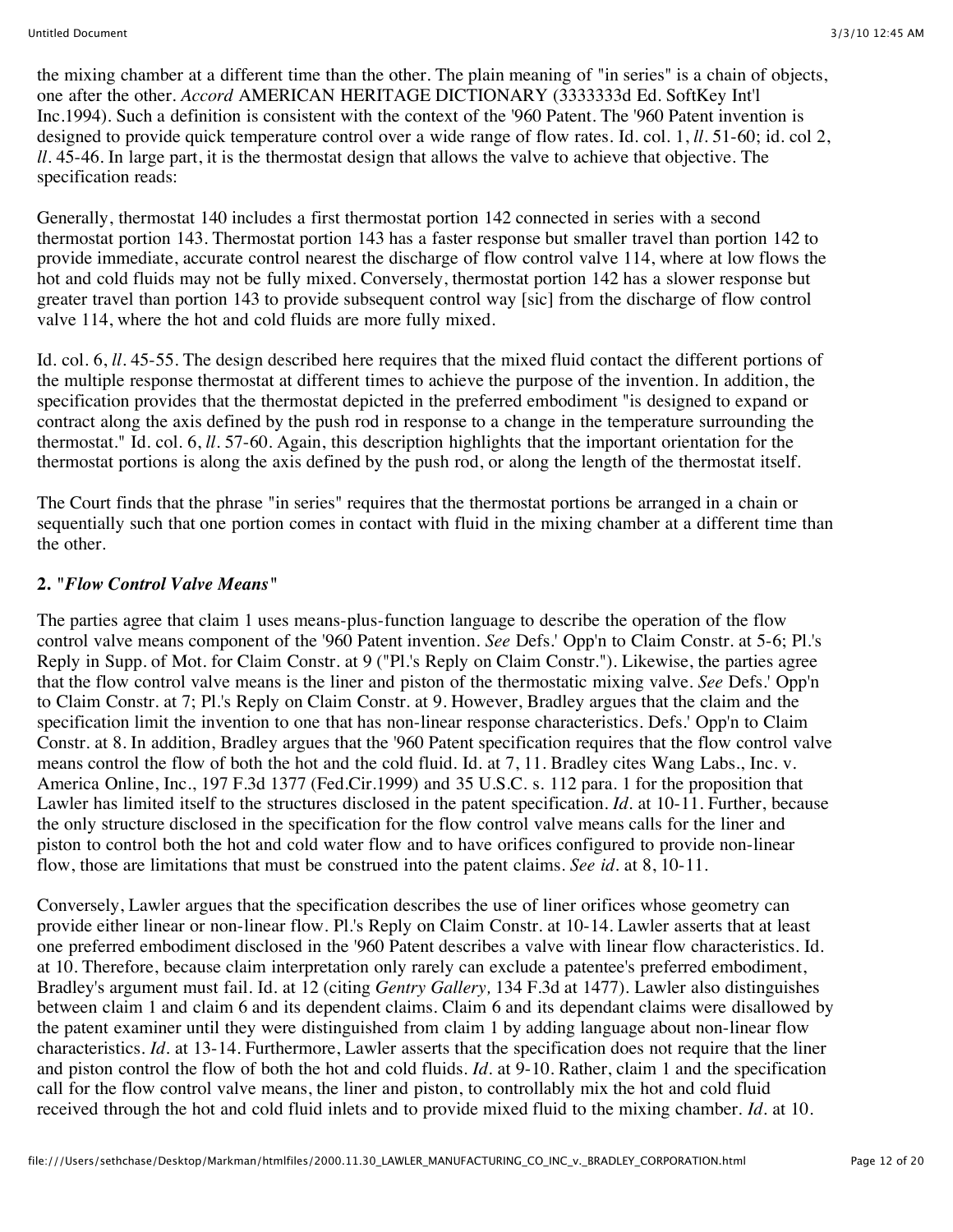The Court agrees with both parties that the language of claim 1 that describes the flow control valve means is in means-plus-function language. The corresponding function of the flow control valve means described by the patent is to "controllably mix hot and cold fluid received through said hot fluid inlet and said cold fluid inlet, respectively, and supply the mixed fluid to said mixing chamber." '960 Patent, col. 9, *ll.* 31-34. Therefore, pursuant to 35 U.S.C. s. 112, para. 6, the '960 Patent invention is limited to the structures for the flow control valve means that are delineated in the patent specification. Although the Court was led to believe by the parties' arguments that the two requirements of the liner and piston could be treated separately, upon close review of the '960 Patent, the Court is not convinced such treatment is possible. The structures for the liner and piston disclosed in the '960 Patent describe both the orientation of the orifices relative to the hot and cold fluid passageways and the shape of the orifices. Therefore, the Court will address each of the disclosed structures for the liner and piston in turn.

The first reference in the '960 Patent to the flow control valve means merely repeats the language of claim 1. '960 Patent, col. 2. *ll.* 1-4. The language reads:

Flow control valve means is fluidly coupled with the hot and cold fluid inlets and the mixing chamber for controllably mixing hot and cold fluid received through the hot fluid inlet and the cold fluid inlet, respectively, and supplying the mixed fluid to the mixing chamber.

Id. As a result, this language does not help define the structure of the liner and piston. Apparently, Lawler would have the Court rely upon this language as evidence that the liner and piston need not control both the hot and cold liquid flow. But, the issue is not what structure this language would support. The issue is what structure for the flow control valve means does the '960 Patent describe. For the answer to the later question, the Court must look to the remainder of the specification.

The next reference to the flow control valve means is found in column 2, lines 19-37. The patent reads:

In another embodiment of the present invention, ... [a] cylinder extends longitudinally through the valve housing and defines a cylindrical bore in fluid communication with the outlet. A piston is movably disposed in the cylindrical bore. First and second fluid passageways fluidly couple the hot and cold fluid inlets, respectively, to the cylindrical bore. A first fluid orifice is disposed in either the piston or the cylinder between the first fluid passageway and the cylindrical bore, and a second fluid orifice is disposed in either the piston or the cylinder between the second fluid passageway and the cylindrical bore.

Id. col. 2, *ll.* 15-29. In this disclosure it is possible to conceive of a structure for the liner and piston that would only control either the flow of hot or the flow of cold fluid through the respective passageway. The other passageway would remain open. For example, both of the orifices are disposed within the cylinder and the piston is configured such that its movement only varies the flow of hot liquid through one of the orifices. However, it is clear from the remainder of this passage that the embodiment described here is more descriptive of the invention in claim 6 than that in claim 1. *Compare* id. col. 2, *ll.* 29-37 *with* id. col. 10, *ll.* 8-32.

In claim 6, it is clear that the piston and/or liner orifices must be structured such that the flow through one orifice is non-linear with respect to the flow through the other. *See* id. col. 10, *ll.* 22-33. The '960 Patent teaches that the resulting flow rate of the mixed fluid would be non-linear. The patent reads:

One of the first or second fluid orifices has a shape such that the fluid flow rate through the one of the first or second fluid orifices varies non-linearly with respect to the fluid flow rate through the other of the first or second fluid orifices as the piston moves in the cylindrical bore, thereby causing a corresponding non-linear change in the mixed fluid temperature in the cylindrical bore.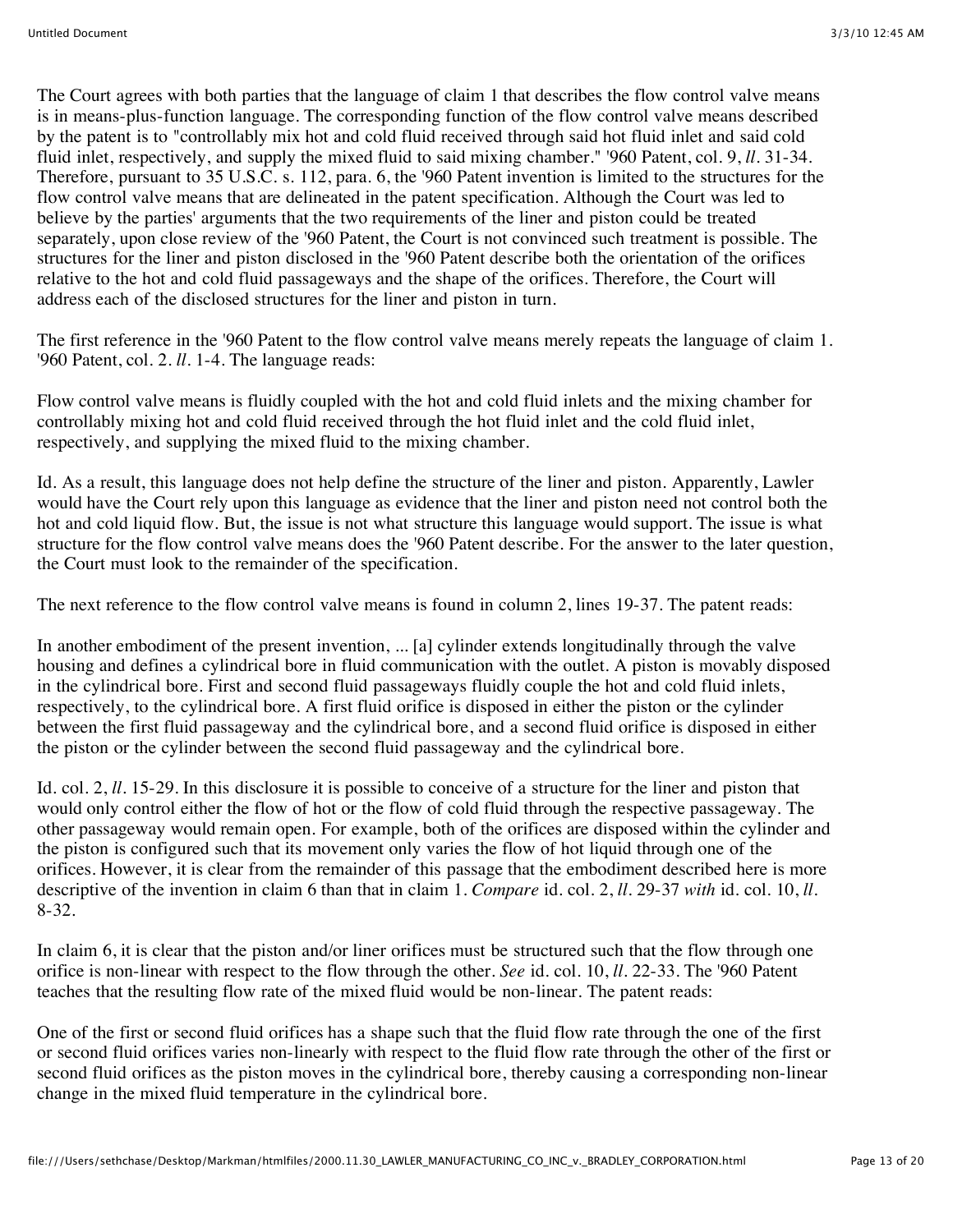Id. col. 2, *ll.* 29-37. In fact, as Lawler pointed out in its brief and during the *Markman* hearing, the language in claim 6 was changed to reflect this type of configuration of liner and piston to overcome a prior art reference. Pl.'s Reply on Claim Constr. At 13-14 (citing Pl.'s Mot. For Claim Constr. Exh. 5, Patent No. 5,323,960 Prosecution History, Paper 1, at 25-30 (" '960 Patent Prosecution History")). Therefore, it is unlikely that this description of the liner and piston was meant to limit the flow control valve means of claim 1. If it does so limit the liner and piston in claim 1, the liner and piston need not control the flow of both the hot and cold fluid, however, the orifices in the liner and/or piston must be such that the flow through one fluid orifice varies non-linearly with respect to the other.

The next passage that describes the liner and piston refers to the preferred embodiment depicted in Figure 1. The specification reads:

Referring now to FIG. 1, ... The inner wall of annular cavities 15 and 16 is defined by a cylindrically shaped liner 17. Liner 17 is open at both ends and includes a plurality of openings or slots 18 which are distributed around its circumference in communication with cavities 15 and 16.

Slideably mounted within liner 17 is a cylindrically shaped piston 19 which is open at its upper end. Piston 19 is preferably pressure balanced and includes a plurality of openings or slots 20 that are distributed around its circumference. Preferably, each opening 20 through piston 19 has a counterpart opening 18 in liner 17. Modulation of the piston 19 within liner 17 variably opens the cavities 15 and 16 to the interior of the piston 19, which communicates the combined hot and cold fluid to the outlet *14a* of the flow control valve.

Id. col. 3, *ll.* 48-68, col. 4, *ll.* 1-2; Fig. 1. This description of the liner and piston, and the corresponding figure, reveal that the inventor apparently intended that the liner and piston control the flow of both the hot and the cold fluids. The liner and piston have corresponding openings. Id. col. 3, *ll.* 65-66. In addition, the movement of the piston within the liner variably opens the cavity containing the hot fluid and the cavity containing the cold fluid to the interior of the piston. Id. col. 3, *ll.* 66-68, col. 4, *l.* 1. Thus, here the specification describes a liner and piston that together control the flow of both the hot and cold fluids. However, this structure does not require that the orifices be shaped to provide non-linear flow.

Bradley pointed to language elsewhere in the specification that it believed limits the geometry of the orifices in the liner and piston to shapes that provide non-linear flow characteristics. Bradley stated: "The '960 [P]atent specifically describes the plurality of orifices in the liner and provides that the orifices 128 and 130 are not rectangular slots, but are geometrically shaped to provide a valve having non-linear response characteristics." Defs.' Opp'n to Claim Constr. at 8 (citing '960 Patent, col. 6, *ll.* 21-26; Figs. 7 & 8). However, as Lawler pointed out in its brief and during the *Markman* hearing, Bradley omited a significant phrase from the description: "not necessarily." '960 Patent, col. 6, *l.* 22.

Describing Figure 6, the '960 Patent specification reads:

Similar to liner 17 of valve assembly 10, liner 126 is open at both ends and includes a plurality of orifices 128 and 130 which are distributed around its circumference in communication with annular cavities 120 and 122. However, unlike liner 17, orifices 128 and 130 are *not necessarily* rectangular or like other like slots but, instead, are of generally geometric shapes which provide a valve having non-linear response characteristics hereinafter described in conjunction with FIGS. 7-8.

Id. col. 6, *ll.* 17-26. As taught by Bradley in its brief and by Lawler's expert at the *Markman* hearing, rectangularly-shaped orifices provide linear flow characteristics; however, orifices of other geometric shapes such as circles provide non-linear flow characteristics. Therefore, the passage above clearly contemplates an orifice shape-rectangular-in the liner and piston that would achieve linear flow characteristics, and it specifically points to Figure 1, or "valve assembly 10," for such an embodiment. *Id.* col. 6, *ll.* 17-18. Correspondingly, the flow control valve means, or the liner and piston, depicted in Figure 1 is not limited to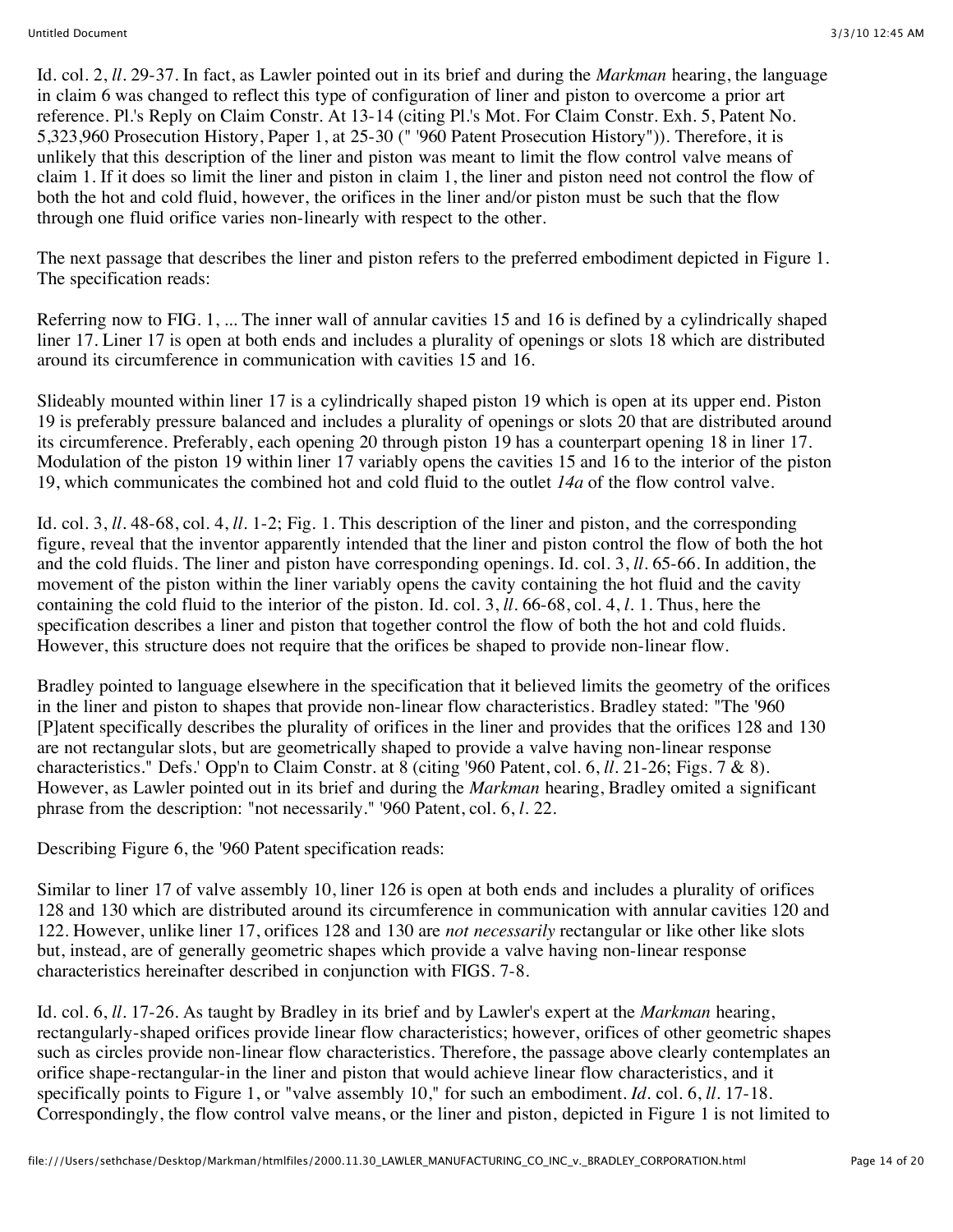structures with orifices that achieve non-linear flow characteristics.

Combining this information with the description of the liner and piston at column 3, lines 48-68 and column 4, lines 1-62, the Court finds that the liner and piston structure described in the two passages and depicted in Figure 1 has orifices in the piston and liner, where modulation of the piston within the liner variably controls the flow of both the hot and cold fluid, and the orifices are geometrically shaped to provide either linear or non-linear flow characteristics. The Court notes that the embodiment described here and pictured in Figure 1 does not have a multiple response thermostat as required by claim 1 of the '960 Patent. However, it does teach a limitation on the structure of the flow control valve means intended by the inventor.

The next description of the liner and piston, depicted in Figure 6, apparently contemplates the same type of control of hot and cold fluid flow as that described for Figure 1. *See* id. col. 6, *ll .* 1, 14-38; id. col. 7, *ll.* 59- 68, col. 8, *ll.* 1-48, Figs. *7a-7c,* Figs. 8a-8c; id. col. 9, *ll.* 7-20, Fig. 6. In addition, the geometric shape of the orifices and the movement of the piston relative to the liner in Figure 6 apparently may result in either linear or non-linear flow. Specifically the '960 Patent reads:

Referring now to FIG. 6, ... [a] cylindrical bore 124 extends longitudinally through the mixing dome and control valve and is in fluid communication with the outlet 120.

Within the flow control valve 114, the inner wall of annular cavities 120 and 122 is a continuation of cylindrical bore 124 defined specifically by a cylindrically shaped liner 126. Similar to liner 17 of valve assembly 10, liner 126 is open at both ends and includes a plurality of orifices 128 and 130 which are distributed around its circumference in communication with annular cavities 120 and 122. However, unlike liner 17, orifices 128 and 130 are not necessarily rectangular or other like slots but, instead, are of generally geometric shapes which provide a valve having non-linear response characteristics hereinafter described in conjunction with FIGS. 7-8.

A cylindrically shaped piston 132 is disposed generally within cylindrical bore 124 and, in particular, is slideably mounted within liner 126. Modulation of the piston 132 within liner 126 results in the piston covering one of the fluid passageways 128 or 130 and uncovering the other respective fluid passageway, thereby variably combining hot and cold fluid for supply within the piston and cylindrical bore 124 and to the outlet 120 of the valve assembly. Preferably, piston 132 is pressure balanced and includes orifices 134 that are distributed around its circumference.

Id. col. 6, *ll.* 1, 10-38; Figs. 6, *7a-7c, 8a-8c.* Lawler argued at the *Markman* hearing that the phrase "not necessarily rectangular" in this passage allows for the possibility of rectangular orifice geometry in the structure of liner and piston for Figure 6, which would result in linear flow characteristics. The Court agrees that this is the case. But, the remainder of the passage teaches that the movement of the piston relative to the liner is such that both the hot and cold fluid passageways are covered or uncovered, or, in other words, both the hot and the cold fluid is controlled by the movement of the piston within the liner. The '960 Patent reads:

Modulation of the piston 132 within the liner 126 results in *the piston covering one of the fluid passageways 128 or 130 and uncovering the other respective fluid passageway,* thereby variably combining hot and cold fluid supply within the piston and cylindrical bore 124....

Id. col. 6, *ll.* 29-34. Figure 6 shows that fluid passageway 128 is open to the cold fluid reservoir, while fluid passageway 130 is open to the hot fluid reservoir. Further, the description provides that the piston covers one passageway and uncovers the other-thereby controlling both the hot and cold fluid flow. This disclosure is not surprising given that one of the stated objectives of the invention is to provide improved sensitivity to temperature changes. Id. col. 2, *ll.* 48-49. A structure that provides non-linear flow characteristics serves this purpose. Id. col. 9, *ll.* 14-20.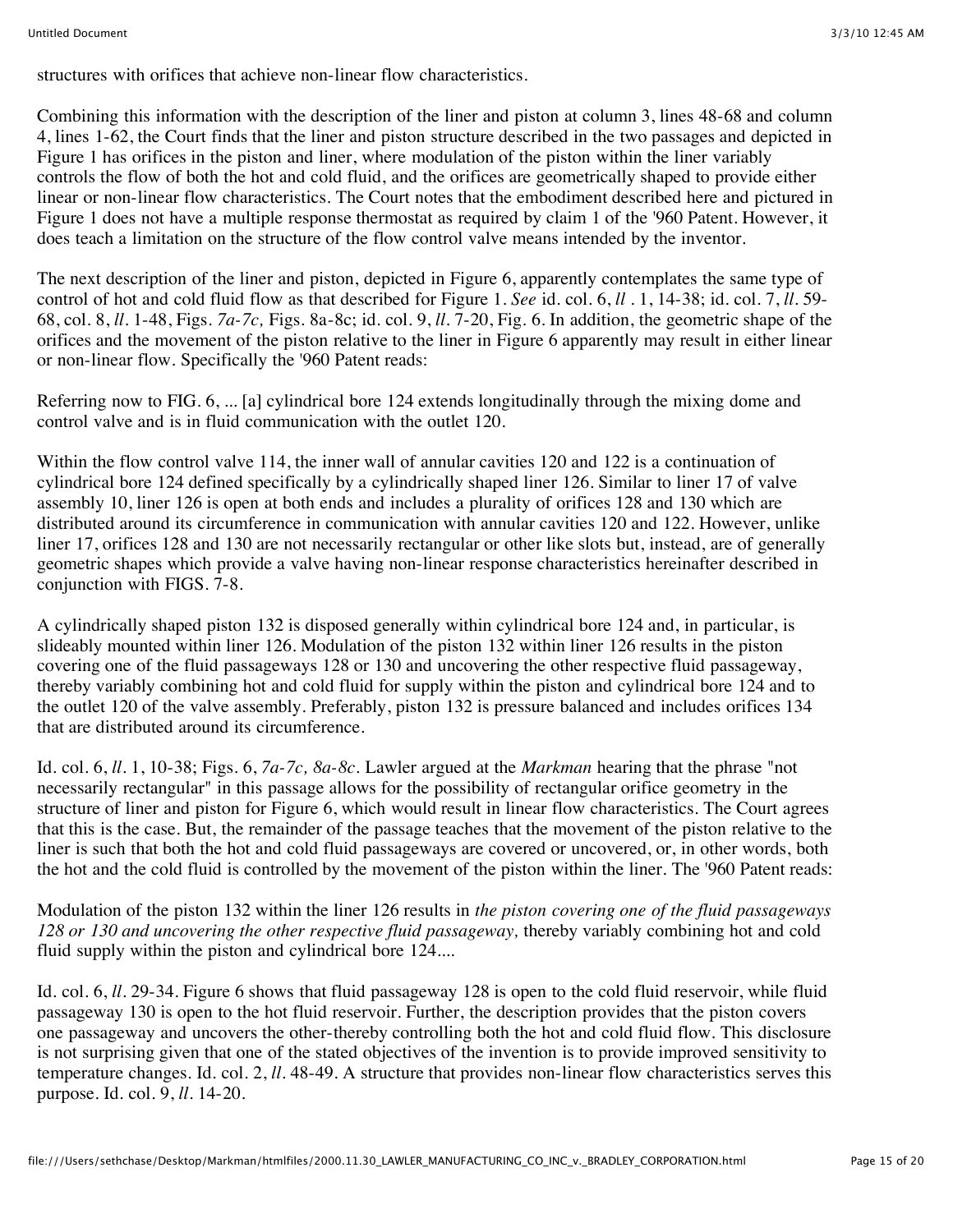Finally, the '960 Patent teaches several other options for varying the fluid flow rate non-linearly in conjunction with the embodiment pictured in Figure 6. The patent reads:

[O]ther means for varying the fluid flow rate non-linearly between the hot and cold fluid passageways as the piston moves in the cylindrical bore are contemplated.... [M]eans for varying the fluid flow rate non-linearly is provided as long as a piston traverses within a cylinder to cause fluid orifices to be covered and uncovered such that the fluid flow rate through one of the orifices varies non-linearly with respect to piston movement, thereby yielding a more sensitive mixing valve.

Id. col. 9, *ll.* 7-20. As stated in this passage, apparently the element of non-linear flow characteristics was an important aspect of this invention because it achieved one of the stated objectives: enhanced sensitivity. Notwithstanding the apparent link between non-linearity and sensitivity, the ' 960 Patent does disclose a liner and piston structure that would yield linear flow characteristics. *See* id. col. 6, *ll.* 17-26.

After this careful review of the structures delineated in the '960 Patent for the liner and piston, or the flow control valve means, the Court concludes that contrary to Lawler's contention that the patent teaches a liner and piston that controls either the hot or the cold fluid, not both, *and* has orifices shaped to provide linear flow characteristics, the patent apparently teaches away from such structures. The '960 Patent teaches that the flow control valve means is structured in one of two ways:

OPTION ONE: a.) a liner and a piston that either

i.) control the flow of hot fluid, or

ii.) control the flow of cold fluid, or

iii.) control the flow of both the hot and the cold fluid; and

b.) the orifices in either the liner or the piston are shaped to provide non-linear flow characteristics

OPTION TWO: a.) a liner and a piston that control the flow of both the hot and the cold fluids; and

b.) the orifices in the liner and the piston are shaped to provide either

i.) linear flow characteristics, or

ii.) non-linear flow characteristics.

Lawler's interpretation of the structure for the flow control valve means is too broad.

#### **3.** *"Disposed Within"*

Bradley argues that when it distinguished the '960 Patent over the prior art U.S. Patent No. 2,282,152 (the "Babbin Patent"), the Court required the multiple response thermostat of the '960 Patent invention to be fully exposed in the mixing chamber. Defs.' Opp'n to Claim Constr. at 11-14. Therefore, disposed within means fully exposed in. Id. at 14. In contrast, Lawler argues that for a multiple response thermostat to be disposed within the mixing chamber, only the functional portions of the thermostat that contribute to the response rate must be exposed to the fluid in the mixing chamber. Pl.'s Reply to Claim Constr. at 15-17.

The Court primarily agrees with Lawler. Reading the claims in light of the specification, the Court finds that the phrase a multiple response thermostat disposed within the mixing chamber means that the temperature sensing portions of the thermostat are immersed in the fluid contained in the mixing chamber. Starting with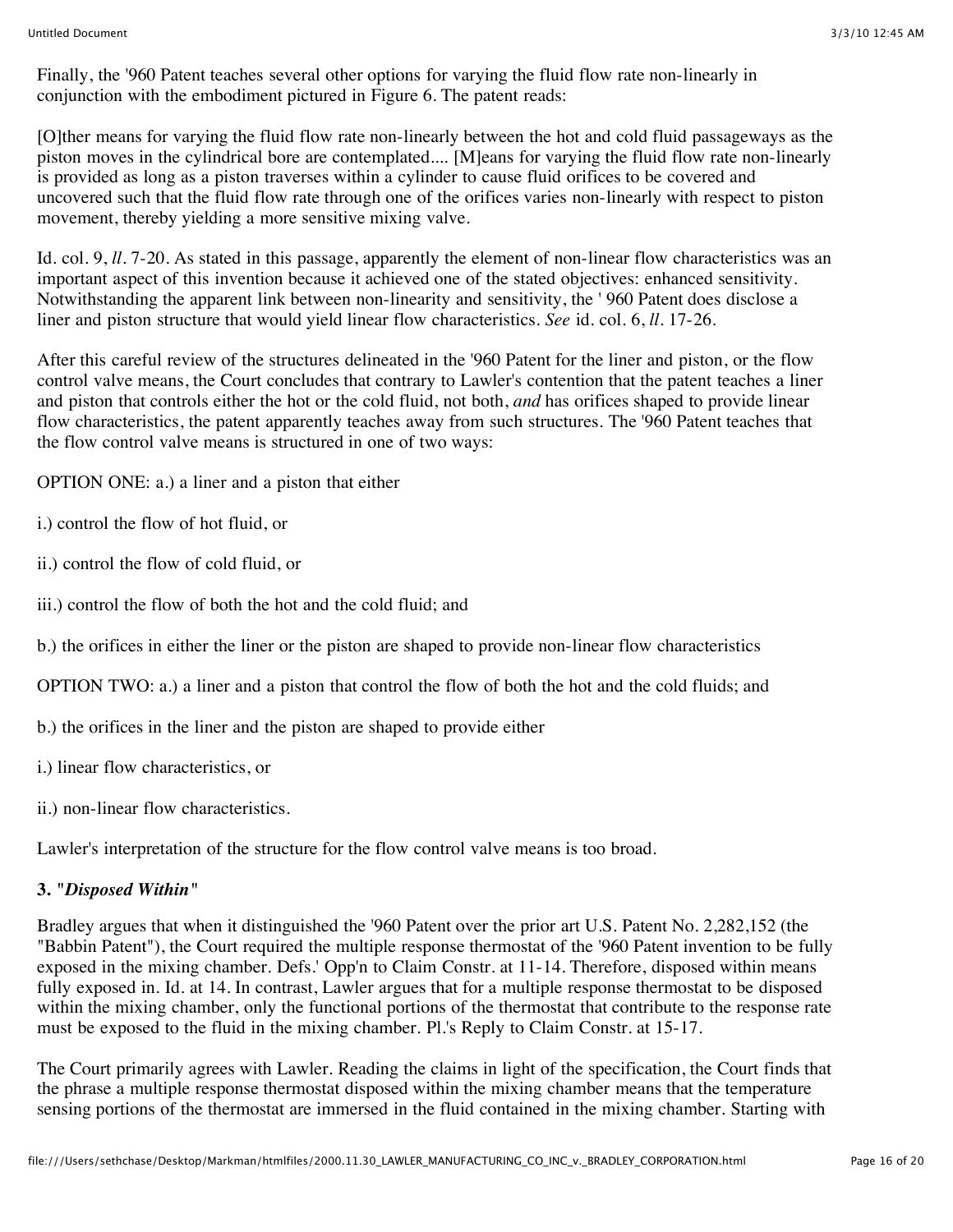the plain language of claim 1, it appears that, at a minimum, the first and second thermostat portions of the multiple response thermostat must come in contact with the fluid in the mixing chamber between the valve assembly outlet and the flow control valve means. '960 Patent, col. 9, *ll.* 35-42. Those are the parts of the thermostat that are delineated by claim 1 as being part of the multiple response thermostat that is disposed within the mixing chamber. The purpose of the thermostat is to sense the temperature of the mixed fluid as it mixes in and is let out of the mixing chamber. Therefore, the temperature sensing thermostat portions must come in contact with the fluid mixture in the mixing chamber to perform as required.

The specification reveals that "[i]n order to reliably react to a change in the temperature of the fluid mixture, the thermostat must be immersed in the mixture." Id. col. 4, *ll.* 53-55. Similarly, another part of the specification teaches that the importance of immersing the thermostat in mixed fluid is "to assure that the thermostat receives a proper indication of the temperature of the exiting fluid." Id. col. 5, *ll.* 18-20. Clearly, the important part of the thermostat is the temperature sensing portions rather than either the rod that acts in response to changes in those temperature sensing portions, or any support structure.

The Court finds that the phrase disposed within means that the temperature sensing portions of the multiple response thermostat are immersed in the mixed fluid contained in the mixing chamber.

# **4.** *"Operably Connected"*

Bradley also argues that the word operably in the phrase operably connected means directly because that is the only connection described in the specification. Defs.' Opp'n to Claim Constr. at 14-18. Bradley relies upon two cases for the proposition that operably in the '960 Patent can only mean directly, Toro Co. v. White Consolidated Indus., Inc., 199 F.3d 1295 (Fed.Cir.1999) and Gentry Gallery, Inc. v. Berkline Corp., 134 F.3d 1473 (Fed.Cir.1998). In those cases, the Federal Circuit found that the meaning of the disputed claim terms were limited by the disclosure in the patent specifications at issue. *See* Toro, 199 F.3d at 1301- 02; Gentry Gallery, 134 F.3d at 1480. Bradley argues that the '960 Patent specification only discloses a multiple response thermostat that has a second, faster thermostat portion directly connected to the flow control valve means. Therefore, because no broader disclosure is made in the '960 Patent, operably must mean directly. Bradley specifically points to the following language in the '960 Patent:

1. "[A]n improved multiple response thermostat having a fast response rate adjacent to the entrance of the mixing dome for responding quickly to the temperature of fluid entering the mixing dome." '960 Patent, Abstract.

2. "Yet another object of the present invention is to provide a thermostatic control valve assembly which quickly responds to changes in fluid temperature at low flow conditions." Id. col. 2, *ll.* 43-46.

3. "Thermostat portion 143 has a faster response rate but smaller travel than portion 142 to provide immediate, accurate control nearest the discharge of flow control valve 114, where at low flows the hot and cold fluids may not be fully mixed. Conversely, thermostat portion 142 has a slower response but greater travel than portion 143 to provide subsequent control way [sic] from the discharge of flow control valve 114, where the hot and cold fluids are more fully mixed." Id. col. 6, *ll.* 48-55.

*See* Defs.' Opp'n to Claim Constr. at 15-16.

However, Lawler argues that there is no means-plus-function language in this part of the claim that would limit the invention described in claim 1 to one with the second thermostat portion directly connected to the flow control valve means. Pl.'s Reply to Claim Constr. at 5-7. Lawler argues that the plain meaning of operably is broader than directly. Id. at 6. Moreover, limiting the definition of operably to directly imports a limitation from the preferred embodiment into the claims, which is improper. *See* id. (citing Virginia Panel Corp. v. MAC Panel Corp., 133 F.3d 860, 866 (Fed.Cir.1997); Continental Paper Bag Co. v. Eastern Paper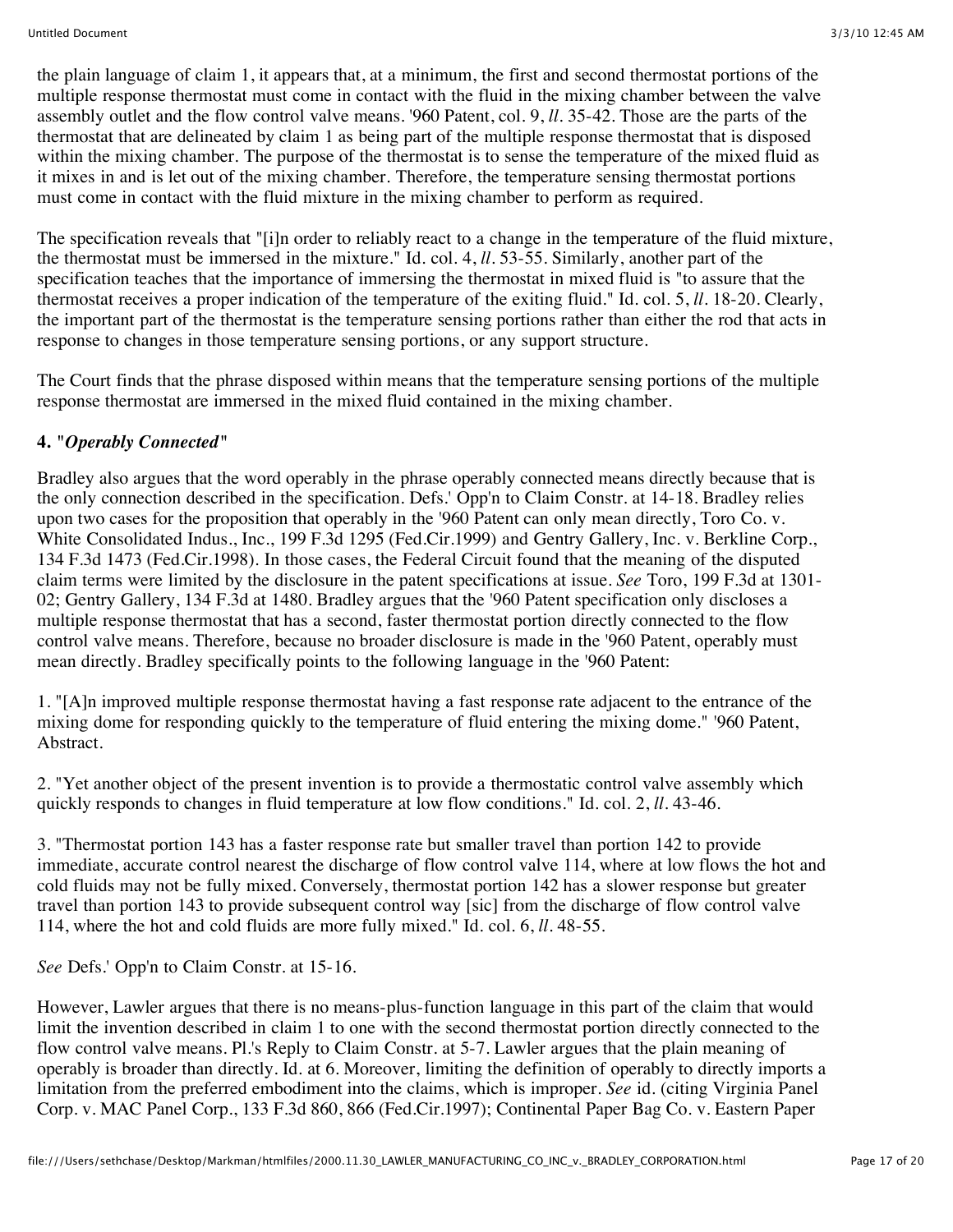Bag Co., 210 U.S. 405, 418 (1908)); *see also id.* at 6-7 (discussing Northern Telecom. Ltd. v. Samsung Elecs. Co., Ltd., 215 F.3d 1281, 1293 (Fed.Cir.2000)). Furthermore, the '960 Patent specification discloses a multiple response thermostat where the second portion with the faster response rate is connected to the flow control valve means through the first thermostat portion. Id. at 8 (citing ' 960 Patent, col. 7, *ll.* 14-29). Thus, Lawler argues that the plain meaning of operably is "either directly or indirectly."

The Court finds that in the context of the '960 Patent, operably connected to means capable of performing work on or capable of effecting the movement of. The '960 Patent describes an assembly that performs a function-quick regulation of the outlet temperature of water at low to high flow rates. ' 960 Patent, col. 1, *ll.* 46-60. The multiple response thermostat portion of the assembly is the key to performing the regulating function. Changes in the thermostat operate or work to move the parts that control the flow of hot and cold fluids through the valve assembly. *See* id. col. 2, *ll.* 5-14; id. Abstract (stating that the assembly has "an improved multiple response thermostat having a fast response rate adjacent to the entrance of the mixing dome for responding quickly to the temperature of fluid entering the mixing dome"). This is the basic principle upon which thermostatic mixing valves work and is well known to ones skilled in the art. *See* id. col. 1, *ll.* 13-23; id. col. 1, *ll.* 51-60; id. col.; id. Abstract. In the case of the ' 960 Patent invention, the specification provides that the thermostat works to move the push rod, which in turn works to make changes in the orientation of the liner and piston, or the flow control valve means, which in turn changes the amount of hot and cold fluid entering the valve assembly. Id. col. 4, *ll.* 3-24. Correspondingly, the change in the amount of hot and cold fluid flowing into the valve, changes the temperature of the mixed fluid at the outlet. *See* id. col. 2, *ll.* 1-5 ("Flow control valve means is fluidly coupled with the hot and cold inlets and the mixing chamber for controllably mixing hot and cold fluid received through the hot fluid inlet and the cold fluid inlet, respectively, and supplying the mixed fluid to the mixing chamber."); id. col. 4, *ll.* 11-24. According to the '960 Patent, this chain of events is triggered by the action of the thermostat upon the push rod. *See* id. col.4, *ll.* 11-24. Therefore, in the '960 Patent, the term operably in the phrase operably connected cannot be limited to directly because the thermostat is actually directly connected to the push rod, not to the flow control valve means, or the liner and piston. The '960 Patent contemplates that the action of the thermostat on the flow control valve means will be indirect. Specifically, the patent discloses that "[a]djustment screw 27 acts against spring 23 and thus allows the vertical position of the thermostat 26 *and ultimately of the piston* 19 to be adjusted, which in turn alters the relative proportions of hot and cold fluid passing through the openings 20." Id. col. 4, *ll.* 20-24 (emphasis added). Clearly, the word ultimately implies something other than directly.

The language that Bradley pointed out does not alter this analysis. First, the object of the invention "to provide a thermostatic control valve assembly which quickly responds to changes in fluid temperature at low flow conditions" provides no limitation on the means for accomplishing that task. Id. col. 2, *ll.* 43-46. As described in the discussion above, the multiple response thermostat as a whole is one of the features intended to fulfill that objective. *See* id. col. 1, *ll.* 51-60; id. col. 7, *ll.* 1-13.

Second, the '960 Patent Abstract states that the thermostatic mixing valve assembly of the invention "[a]lso include[s] ... an improved multiple response thermostat having a fast response rate adjacent to the entrance of the mixing dome for responding quickly to the temperature of fluid entering the mixing dome." Id. Abstract. Again, this language does not limit the invention to multiple response thermostats that have a second, faster portion directly connected to the flow control valve means. It does imply that the multiple response thermostat have a portion that has a fast response rate close to the entrance to the mixing dome. However, the remainder of the patent teaches that the entire thermostat assembly is attached to the piston by the push rod. In fact, as Lawler points out, the patent teaches that in an alternative embodiment

[c]oiled tubing 144 is filled with a temperature sensitive fluid and is sealed at one end 151 and is fluidly coupled at its other end 153 with an internal control piston ... contained within the hollow bore of cylindrical portion 145 of first thermostat portion 148. The temperature sensitive fluid expands with heat addition to advance the internal control piston which in turn acts on connecting rod 156 to advance piston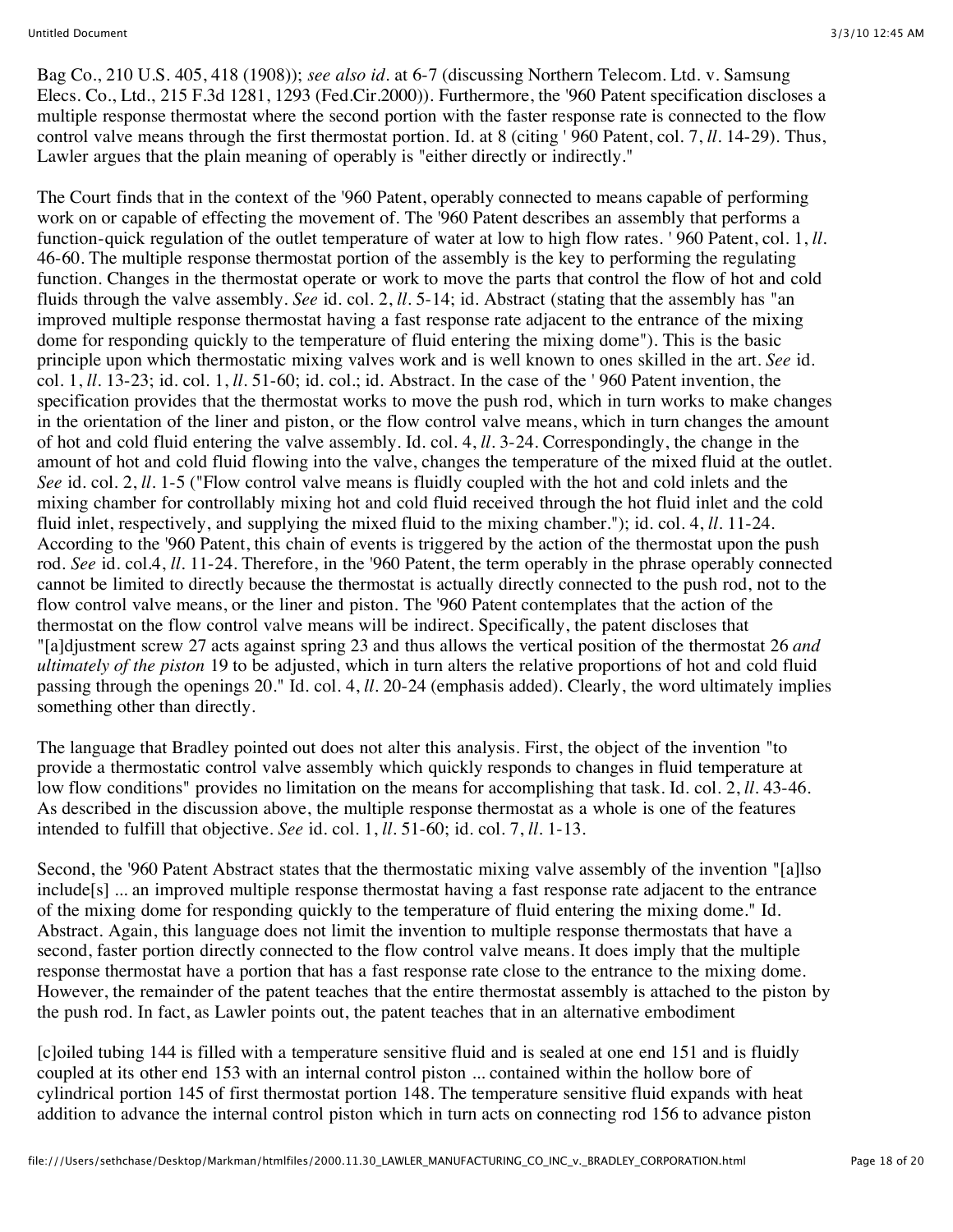158.

Id. at col. 7, *ll.* 21-29. Clearly, this embodiment teaches that the second thermostat portion need not be directly connected to the flow control valve means; but, indeed, it need only be able to effect the movement of the flow control valve means.

For the same reason, Bradley's third argument fails. Bradley argues that the only arrangement of thermostat portions disclosed by the patent is one where the portion with the faster response rate is closest to or adjacent to the discharge of the flow control valve, therefore, the second thermostat portion must be directly connected to the flow control valve means. FN2 As just discussed, the patent discloses an arrangement of thermostat portions where the second thermostat portion with the faster response rate is not directly connected to the flow control valve means, but must cause a change that effects the first thermostat portion that in turn effects the flow control valve means through movement of the push rod. Id. at col. 7, *ll.* 21-29.

FN2. At the *Markman* hearing Dr. Ovens testified that according to his experience and tests the arrangement of thermostat portions in the preferred embodiment pictured at figure 6 and described in the '960 Patent at column 6, lines 48-55 is backward. Thermostat response rate, as both experts testified at the preliminary injunction hearing, seems to be related to surface area exposed to the fluid. *See* Prelim. Inj. Hr'g Tr. at 164- 65, 182, Ovens-Direct; id. at 219-20, Ovens-Cross; id. 547-48, 549-51, 553-54, Ballanco-Direct. The thermostat portions pictured in figure 6 indicate that the thermostat with the larger surface area is further away from the discharge of the flow control valve. *See* '960 Patent, Fig. 6; id. col. 6, *ll.* 48-55. Thus, Dr. Ovens testified that the faster thermostat portion is in fact further away from the discharge of the flow control valve. However, this revelation has no bearing on whether the second thermostat portion must be directly rather than operably connected to the flow control valve means. Claim 1, as interpreted by the Court in this order, supports either configuration.

In accordance with the analysis above, Lawler's proffered definition for the phrase operably connected, "directly or indirectly connected," does not adequately define the term either. The '960 Patent makes clear that the thermostat of the valve assembly described must act or work upon the flow control valve means for the assembly to perform as desired. Id. col. 2, *. 1-14. This fact is not changed by the requirement in claim* 1 that the second thermostat portion of the multiple response thermostat be operably connected to the flow control valve means. The second thermostat portion is part of the whole thermostat that acts to control the flow of hot and cold fluids through the assembly. So long as the second thermostat portion is connected such that it can effect the movement of the flow control valve means, this element of claim 1 is met.

Reading the plain meaning of claim 1 in light of the specification, the Court finds that operably connected to means capable of performing work on or capable of effecting the movement of.

## *CONCLUSION*

After holding a hearing at which evidence and arguments were presented by both parties in this action for purposes of issuing a preliminary injunction and another hearing at which evidence and arguments were presented by both parties in this action for purposes of claim construction on the two patents at issue, the Court has defined the disputed terms as discussed in each section of this entry. The Court made every effort to focus on construction of the claims without reference to information regarding alleged infringement that was presented at the hearing on preliminary injunction. Additional matters pending before the Court will be addressed as appropriate.

S.D.Ind.,2000. Lawler Mfg. Co., Inc. v. Bradley Corp.